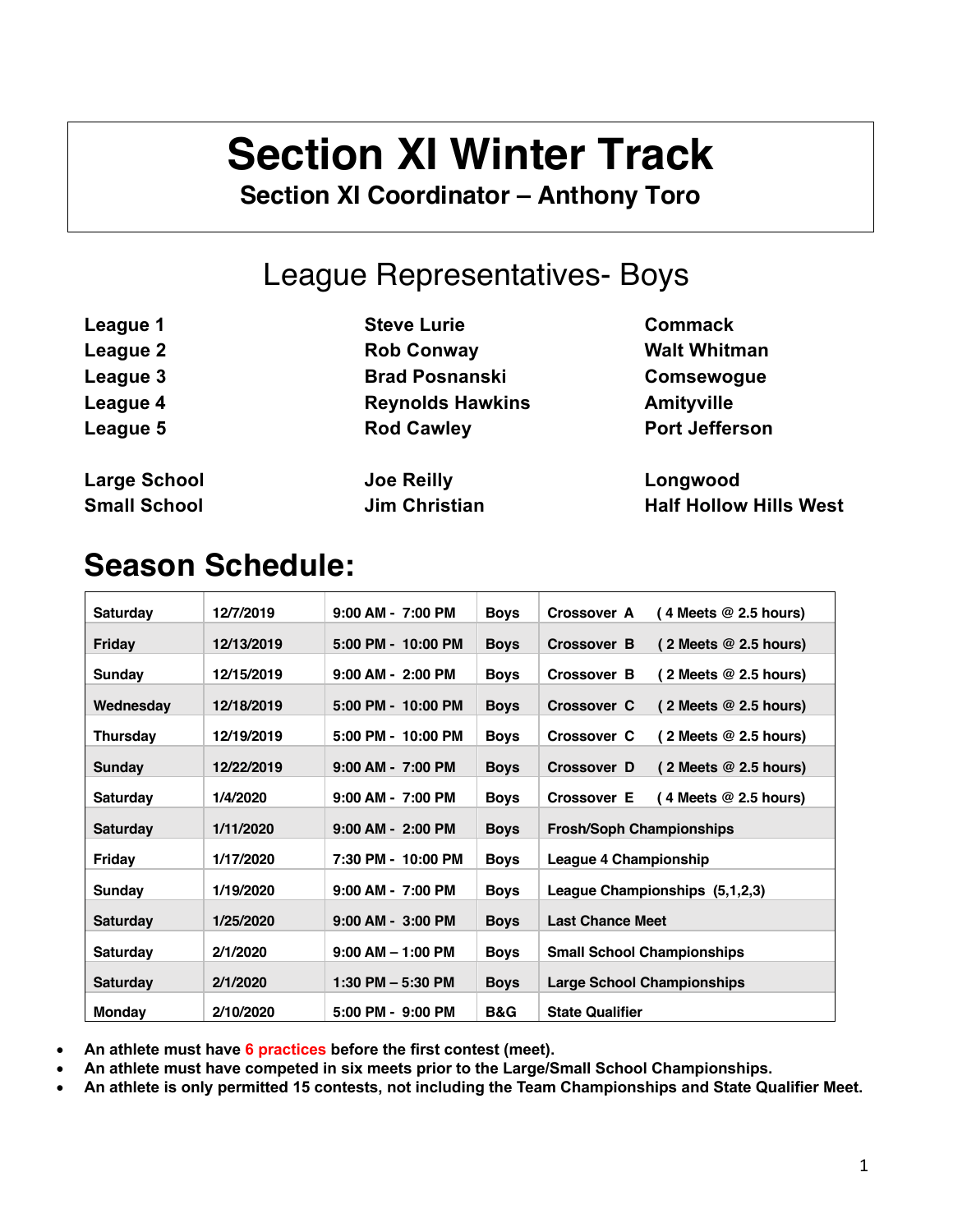## **2019 – 2020 Indoor Track & Field League Placement**

| <b>BOYS WINTER TRACK</b> | Approved (5/14/19)            |                              |      |
|--------------------------|-------------------------------|------------------------------|------|
| <b>League I</b>          | <b>League II</b>              | <b>League III</b>            |      |
| Brentwood                | Sachem North                  | Smithtown East               | 1134 |
| Middle Country           | <b>Bay Shore</b>              | North Babylon                | 1095 |
| Longwood                 | Walt Whitman                  | West Islip                   | 1039 |
| William Floyd            | Connetguot                    | Bellport                     | 1009 |
| Patchogue-Medford        | Lindenhurst                   | Deer Park                    | 988  |
| Central Islip            | Northport                     | East Islip                   | 987  |
| Sachem East              | Copiague                      | Comsewoque                   | 971  |
| <b>Ward Melville</b>     | Huntington                    | Eastport-South Manor         | 952  |
| Commack                  | <b>Half Hollow Hills Fast</b> | Half Hollow Hills West       | 940  |
| Riverhead                | Smithtown West                | West Babylon                 | 912  |
|                          |                               |                              |      |
| <b>League IV</b>         | <b>League V</b>               |                              |      |
| Hauppauge                | Mt. Sinai                     |                              |      |
| Rocky Point              | Bayport-Blue Point            |                              |      |
| Harborfields             | Elwood-J Glenn                |                              |      |
| Islip                    | Hampton Bays                  | Large Schools 1000 or Higher |      |
| Kings Park               | Southampton                   |                              |      |
| East Hampton/BH/Pier     | <b>Center Moriches</b>        | Small Schools 999 or Lower   |      |
| Sayville                 | Greenport/Southold            |                              |      |
| Westhampton Beach        | Babylon                       |                              |      |
| Amityville               | Port Jefferson                |                              |      |
| Miller Place             | Mattituck                     |                              |      |
| Shoreham Wading River    | Shelter Island                |                              |      |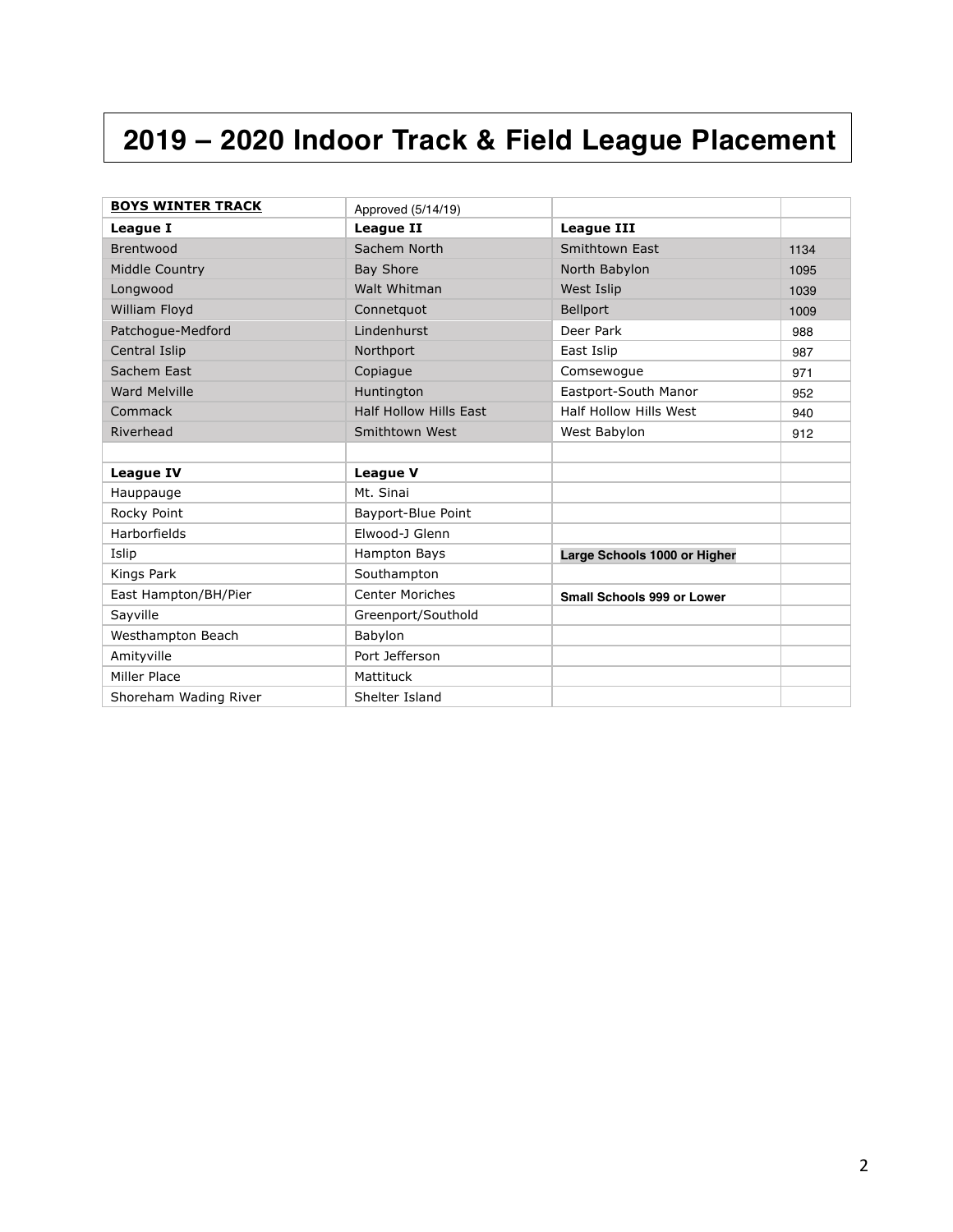# BOYS WINTER TRACK (General Information)

#### 1. **A team roster must be sent to the sport chairman by Monday, December 2nd, 2019.**

Schools must submit their roster online at www.just-in-time-racing.com (Email Tony Toro for your password- eltorotf@optonline.net)

#### 2**. Participation Rules:**

- Boys Section XI Winter Track will be governed by National Federation rules.
- Schools may not bring more than 80 athletes to any Section XI meet.
- The number of events an athlete may participate during a meet depends on the guidelines established for the meet. Make sure you check the rules for each meet carefully before entering.
- **In no winter track meet may an athlete compete in more than three events**.

#### 3. **Individual Competitors**:

- Individual competitors **must** participate in six sanctioned indoor meets to be eligible to compete in the Section XI Individual Championships (State Qualifier Meet).
- Individual competitors cannot compete in the League or Section XI Team Championships.
- Ten or more individual competitors from a school will constitute a team and must compete in the appropriate league.
- An individual athlete may only compete in 15 meets, not including Large/Small County Team Championships, State Qualifier and State Meet.

#### 4. **Uniforms:**

- Uniforms consist of school issued shirt and shorts or a full-length track jersey/body-suit.
- Visible undergarments must be a solid color.
- Relay members must have clearly identifiable team issued uniforms and identical visible undergarments.
- Only a single company logo may appear on the apparel. It can be no larger than a business card. **Waist bands with multiple logos on the shorts are illegal**.

#### 5. **Jewelry Usage:**

- No jewelry, soft or otherwise, whether taped over or not, including earrings, posts, beads, rings, chains, etc. are permitted. Only soft barrettes may be used.
- Medical alerts may be worn if not on a chain and taped to the body. Officials will attempt to avoid violations by issuing early warnings, but the responsibility is on the athlete.
- The penalty for jewelry violations is disqualification.
- 6. **Usage of Blocks and Spikes:**
	- Starting blocks are provided by Suffolk West. See individual meet rules for their usage.
	- **NO spikes can be used in any meets until the County Championships or State Qualifier Meet.**
	- **Removing the spikes from a plastic bottom racing shoe is not allowed at any time.**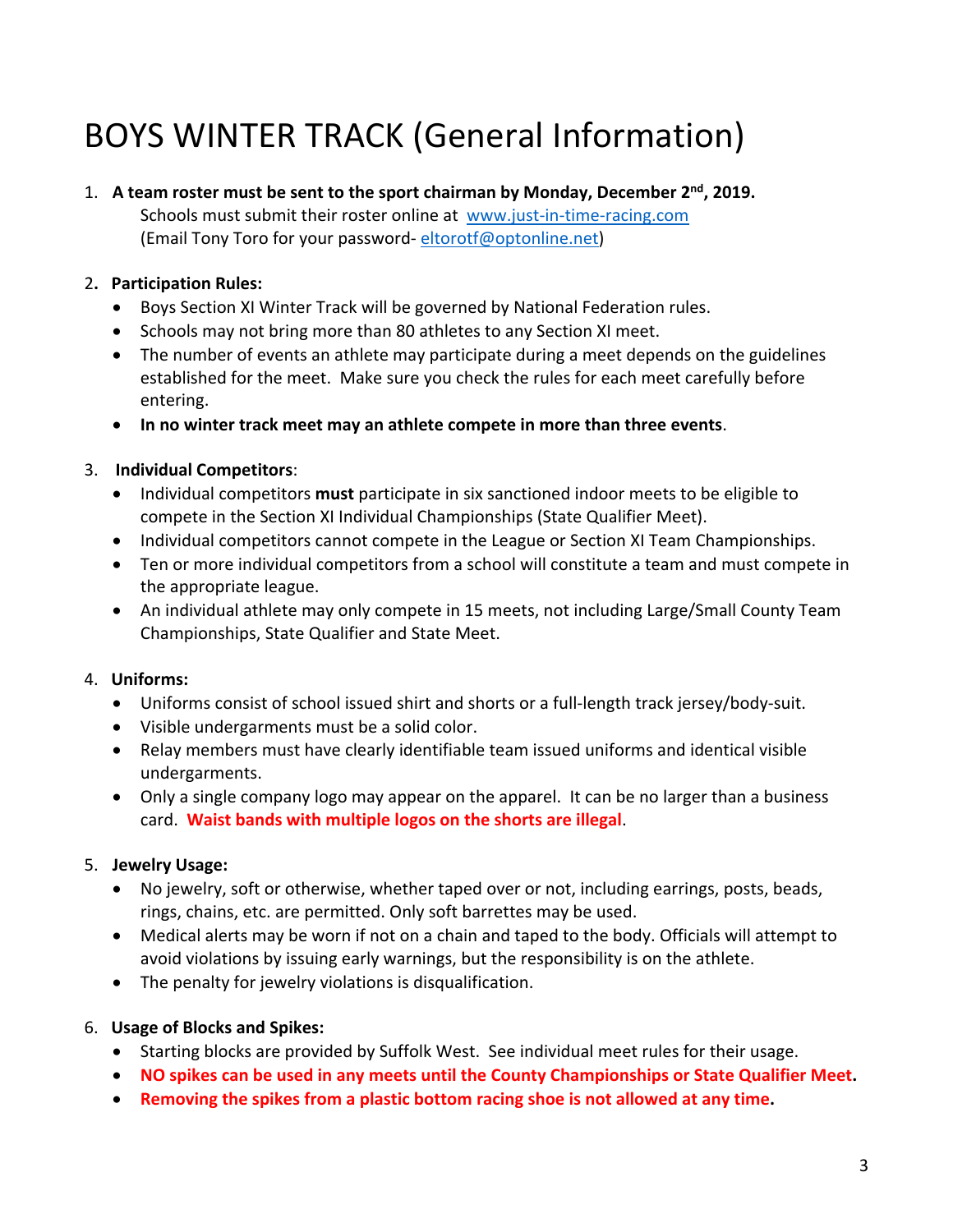#### 7. **Competitor Clerking Responsibilities:**

- Field event athletes should report directly to their event site with a 3x5 index card.
- All runners are to report promptly to the clerking area or send a stand-in when event is called.
- It's the athlete's responsibility to clerk on time. Once the event is clerked, the event is closed.
- Athletes are reminded that there should be no talking in the clerking area when the official is talking. The athlete could be dismissed for noncompliance.
- Athletes should come to the clerking area ready to compete (running apparel and racing shoes).
- It is the athlete's responsibility to notify the clerk if she/he is leaving the clerking area to compete in a field event. It is highly recommended that you have a stand-in for that athlete.
- Teams will need a relay card once the event is called. The card must be properly filled out with the competitor's name, number, and seed time. The card should be handed into the clerk.

#### 8. **Seeding Information:**

- No seedtimes are permitted from relay splits or oversized tracks, (Larger than 200 meters)
- No seedtimes are permitted if your athlete or relay team was disqualified.
- No athlete will be permitted to compete in an event that they have not established a seed time/jump/throw during that season. The only exception is a Medical Waiver approved by Section XI.
- Relay seeds must be actual, not composites.
- Seedtimes for all meets including the state meet will be the best actual mark. time/jump/throw from any sanctioned meet during the season (December – February).
- Seeding conversions will only be permitted for the Mile  $\rightarrow$  1600m, and the 2 mile  $\rightarrow$  3200m.
- Fully Automatic Times take preference over hand held times.

#### 9. **Seeding Verification:**

- A coach will have three (3) days from the day of the performance to notify the Sport Chairman of said performance. This is accomplished by posting these performances on the Best of Season list on Just-In-Time Racing. www.just-in-time-racing.com
- Failure to do so will jeopardize the athlete from using those performances (seed) for the League and County Championships or the State Qualifier Meet.

#### 10. **Meet Director's Responsibilities:**

- The meet director is in charge of running the meet.
- The meet director will assign coaches to assist him/her in running the meet.
- The meet director's responsibilities include: assisting in putting out/off hurdles, making sure equipment is available, handing out awards when necessary and running a smooth meet within the time frame. The meet director will notify the sport chairman of any problems.

#### 11. **Changing Meets:**

- Teams will not be permitted to switch to a different meet then originally scheduled without the approval of the Section Coordinator. All requests must be in writing and approved by the school's athletic director to be considered.
- **Meet Cancellation: All meets that are held on non-school days will be cancelled prior to 7:00 AM by Section XI and Suffolk West.**
- **Cancellation will be posted on**: www.just-in-time-racing.com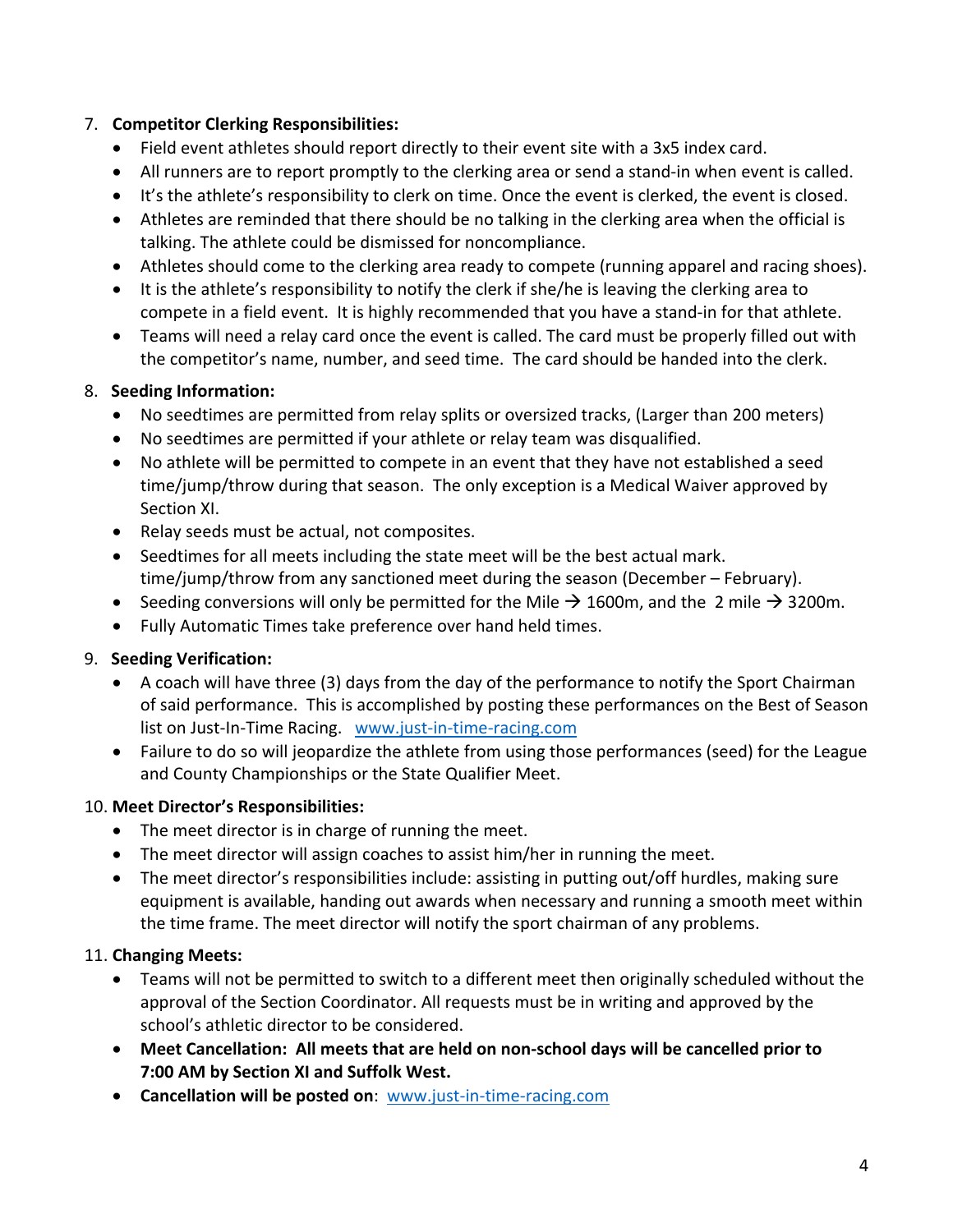# **Crossover Meets: Rules and Procedures**

#### 1. **Participation:**

- Athlete participation varies by crossover. Check crossover schedule for specific rules.
- **No athlete may compete in three open events in any crossover**.
- Schools may have unlimited entries per track event, except in relays 2 relay teams per event.
- All athletes must wear their number on front of jersey. It's recommended that coaches collect them after each competition.

#### 2. **Clerking/Seeding**

- Verbal seeding for all running events.
- 3 x 5 index cards are needed for all field events and relays. All cards must be properly filled out.
- 3. **Specific Field Event Rules:** Long jump, High jump, & Shot put start at beginning of meet.

The Triple jump will begin at the conclusion of the long jump.

- a. Shot Put Crossovers A and B- Three throws, no finals. Crossovers C, D & E Seed top 18 three throws bringing back 7 to finals. The remaining throwers will then be seeded– three throws with no final.
- b. High Jump- Crossovers A, B, and  $C \rightarrow H$  High Jump will start at 4'6" go up 3" to 5'6" then 2" to 6'. 1" thereafter. Starting with Crossovers D & E, High Jump will progress:  $5' - 5'3'' - 5'6'' - 5'8'' - 1$ 5'10" - 6'. 1" thereafter.
- c. Long and Triple Jump
	- **Teams are limited to 6 competitors in the Long Jump, and 6 in the Triple Jump**
	- **Long and triple jumps WILL NOT be permitted to get their steps by running against traffic.**
	- Three jumps with no finals.
	- Only one measurement under 17' will be measured in the Long Jump.
	- Only one measurement under 35' will be measured in the Triple Jump.
	- Take-off markers must be removed after jumpers are finished!

#### 4. **Specific Running Event Rules:**

- a. Seeded sections will run first.
- b. Preferred lanes for 55m Dash, 55m Hurdles (3- 4- 2- 5- 1- 6) Preferred lanes for 300, 600, 800m Relay and 1600m Relay (4- 5- 6- 3- 2- 1)
- c. Blocks cannot be used in the trials of both the 55m & the 55mH. They can be used in finals.
- d. The first three sections of the 600m will be run in lanes, all others will run from a scratch start.
- d. The first four sections of the 300m will be run in lanes, all others will run from a scratch start.
- e. The first section of the 1600m Relay will be run in lanes. Box or scratch start for other sections.
- f. The first two sections of the 800m Relay will be run in lanes. The remaining sections will use a scratch start, not exceeding 9 teams per race.
- g. **3200m Run – \* Coaches, it is your responsibility to count your athlete's laps. If your athlete is lapped twice during the race they must drop out of the race.**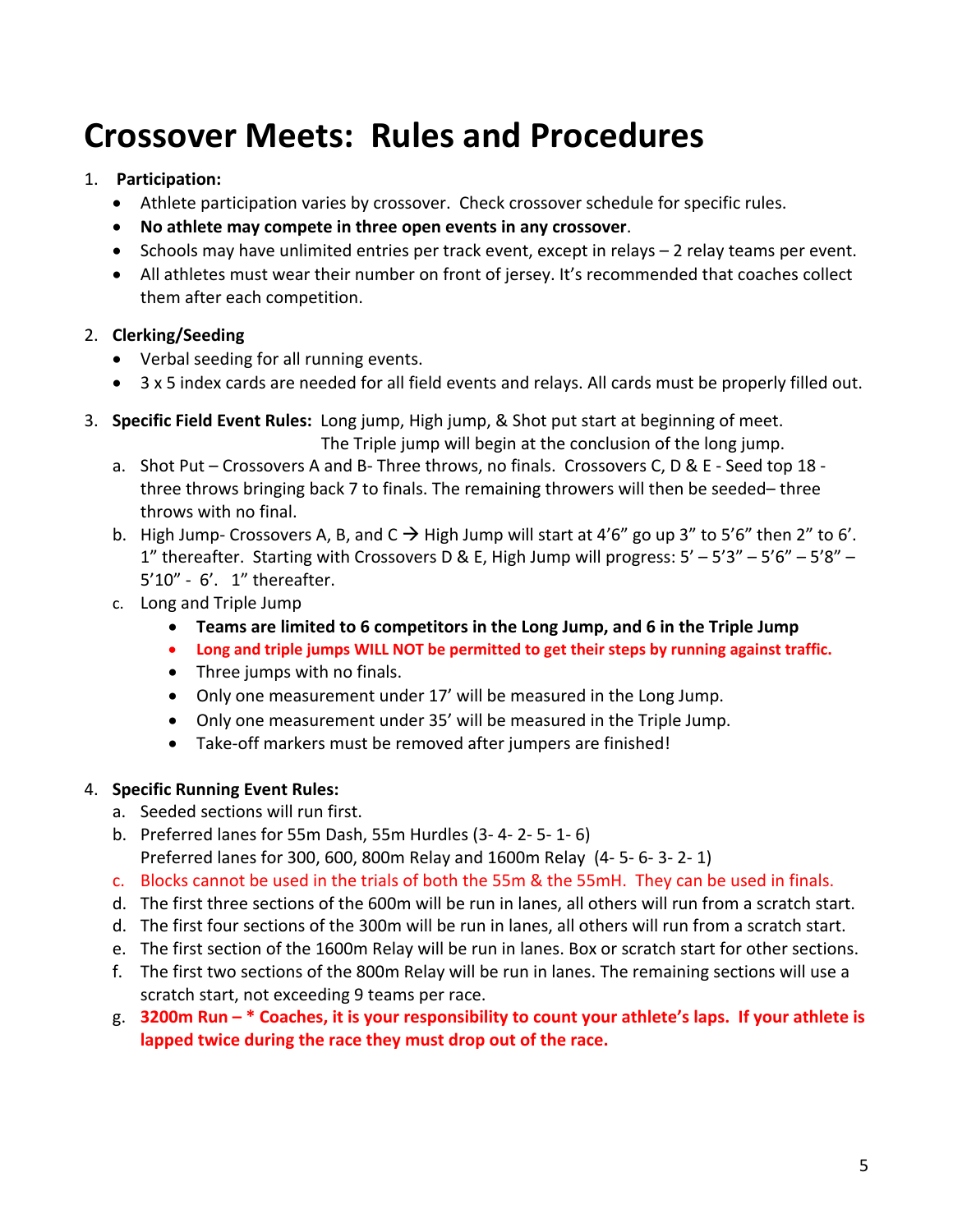# **Order of Events: Crossovers A,C, & E** (Running Events: Open Division followed by Frosh/Soph Division)

| Shot Put, High Jump, Long Jump followed by Triple Jump |                  |
|--------------------------------------------------------|------------------|
| 55 Meter Hurdles Trials                                |                  |
| 55 Meter Hurdles Finals                                |                  |
| 3200 Meter Run                                         | (2 turn box)     |
| 55 Meter Dash Trials                                   |                  |
| 1000 Meter Run                                         | (2 turn box)     |
| 55 Meter Dash Finals                                   |                  |
| 600 Meter Run                                          | (2 turn stagger) |
| <b>300 Meter Dash</b>                                  |                  |
| 1600 Meter Run                                         | (2 turn box)     |
| 4 x 400m Relay                                         | (2 turn stagger) |
| 4 x 200m Relay                                         | (3 turn stagger) |
| 4 x 800m Relay                                         | (2 turn box)     |

# **Order of Events: Crossover B & D**<br>(Running Events: Open Division followed by Frosh/Soph Division)

| Shot Put, High Jump, Triple Jump followed by Long Jump |                  |
|--------------------------------------------------------|------------------|
| 4 x 800m Relay                                         | (2 turn box)     |
| <b>55 Meter Dash Trials</b>                            |                  |
| 1000 Meter Run                                         | (2 turn box)     |
| 55 Meter Dash Finals                                   |                  |
| 600 Meter Run                                          | (2 turn stagger) |
| 55 Meter Hurdles Trials                                |                  |
| 55 Meter Hurdles Finals                                |                  |
| <b>300 Meter Dash</b>                                  |                  |
| 1600 Meter Run                                         | (2 turn box)     |
| 4 x 400m Relay                                         | (2 turn stagger) |
| 4 x 200m Relay                                         | (3 turn stagger) |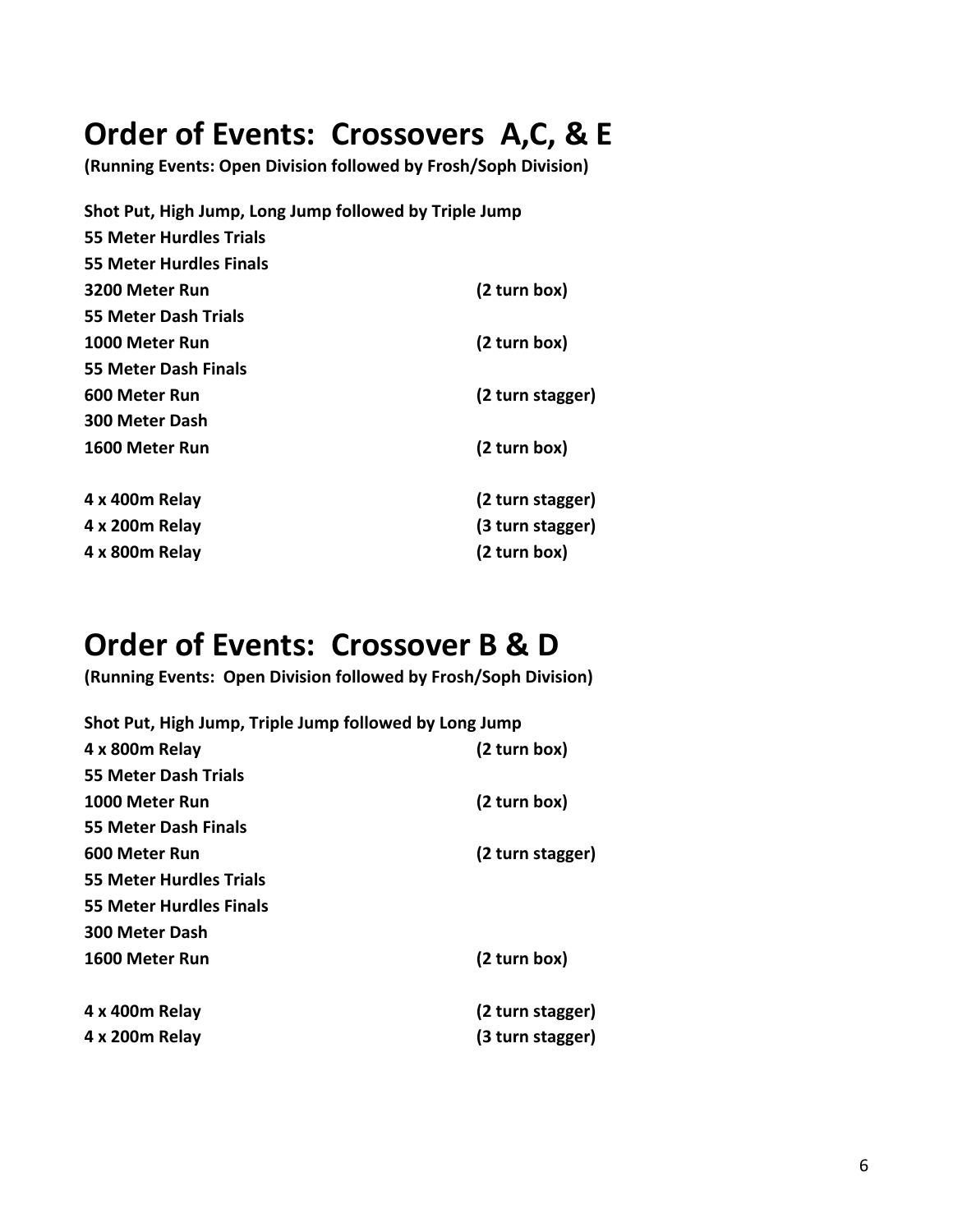## Boys Crossover Meet A Saturday December 7, 2019 Athletes may compete in only two events.

#### **9:00 AM - 11:30 AM 11:30 AM - 2:00 PM**

Miller Place Sachem North William Floyd **Brentwood** Sayville **Copiague (LJ)** Kings Park **Central Islip** Half Hollow Hills East **Port Jefferson** Deer Park (TJ) Bellport \* Mount Sinai **Mattituck** Mattituck West Islip **Amityville** Longwood **Hauppauge** Rocky Point North Babylon Islip Center Moriches

Northport\* East Hampton/BH/Pierson Smithtown West (LJ) Smithtown West (LJ) Eastport- South Manor (TJ)

## Athletes may compete in only two events.

Shoreham Wading River **Elwood- John Glenn** Comsewogue (TJ) Now The Manus Ward Melville (LJ) Riverhead Westhampton Beach West Babylon **Lindenhurst** Smithtown East (LJ) Babylon Bayport- Blue Point **Hampton Bays** Greenport/ Southold Commack Shelter Island Connetguot (TJ) East Islip **Harborfields** Sachem East **Huntington** Walt Whitman\* The Contract of the Patchoque- Medford Southampton **Bay Shore** Bay Shore

#### **2:00 PM - 4:30 PM 4:30 PM - 7:00 PM**

Middle Country Half Hollow Hills West\*

**\* Meet Director**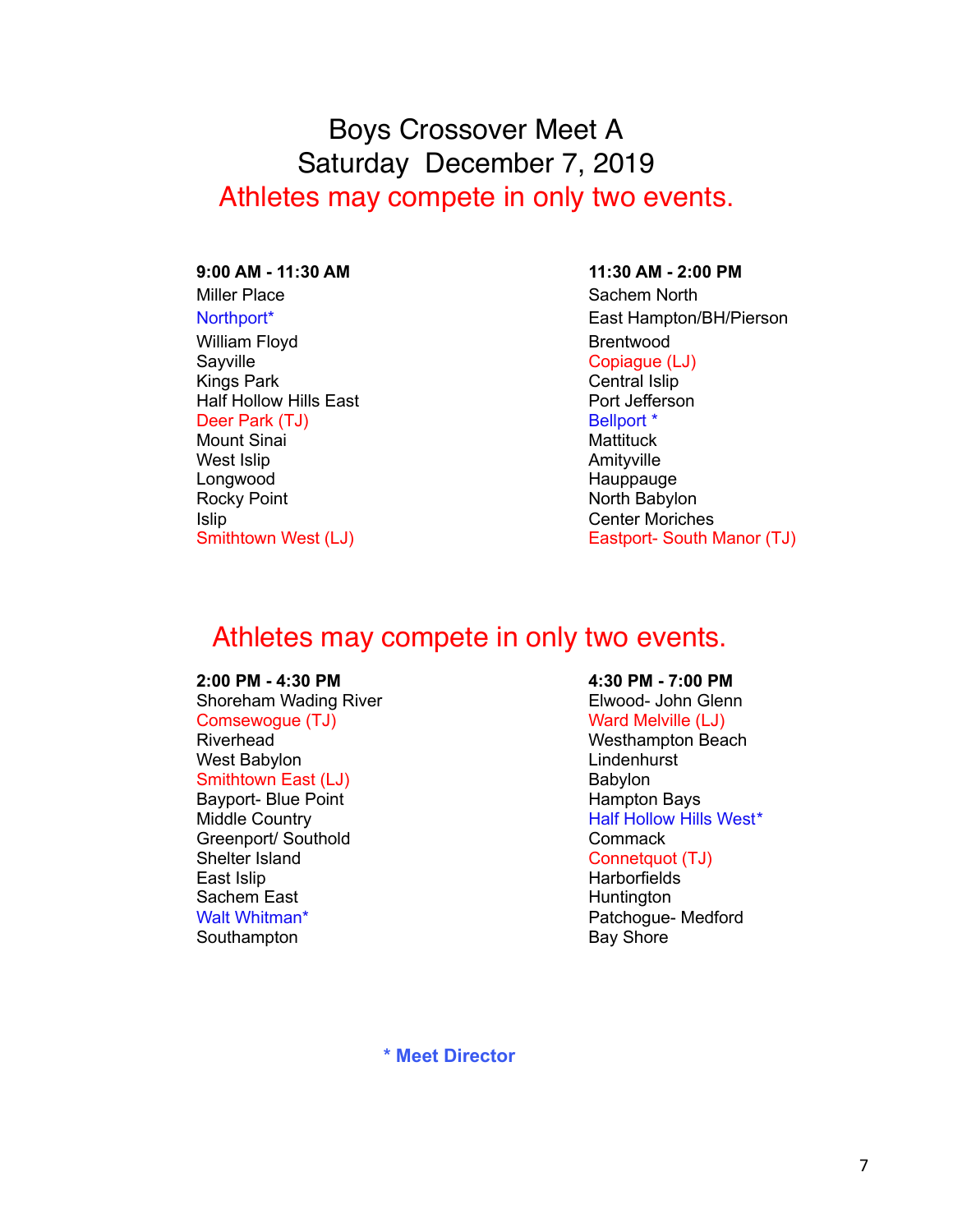## Boys Crossover Meet B Friday - December 13, 2019 Athletes may compete in only two events.

#### **5:00 PM - 7:30 PM 7:30 PM - 10:00 PM**

Eastport- South Manor Copiague Rocky Point (LJ) Brentwood (TJ) North Babylon **East Islip** Longwood \* The Constantine Market Half Hollow Hills West Southampton **Commack** Hampton Bays **Half Hollow Hills East \*** Miller Place Sayville Westhampton Beach Sachem North (LJ) Sachem East **Islip** Islip Shoreham- Wading River **Kings Park** Kings Park Port Jefferson (TJ) Bellport Center Moriches **Amityville** 

# Comsewogue **Smithtown East**

## Boys Crossover Meet B Sunday - December 15, 2019 Athletes may compete in only two events.

Central Islip (TJ) Walt Whitman William Floyd **Lindenhurst** Ward Melville Northport Bayport- Blue Point Babylon Patchogue- Medford Shelter Island Bay Shore **Harborfields** (LJ) Connetquot **West Islip** Hauppauge (TJ) Mest Babylon Deer Park Mattituck

#### **9:00 AM - 11:30 AM 11:30 AM - 2:00 PM**

Huntington \* Easthampton/BH/Pierson Smithtown West **Elwood- John Glenn** \* Middle Country **Greenport** Greenport Southold Mount Sinai **Riverhead (TJ)** 

**\* Meet Director**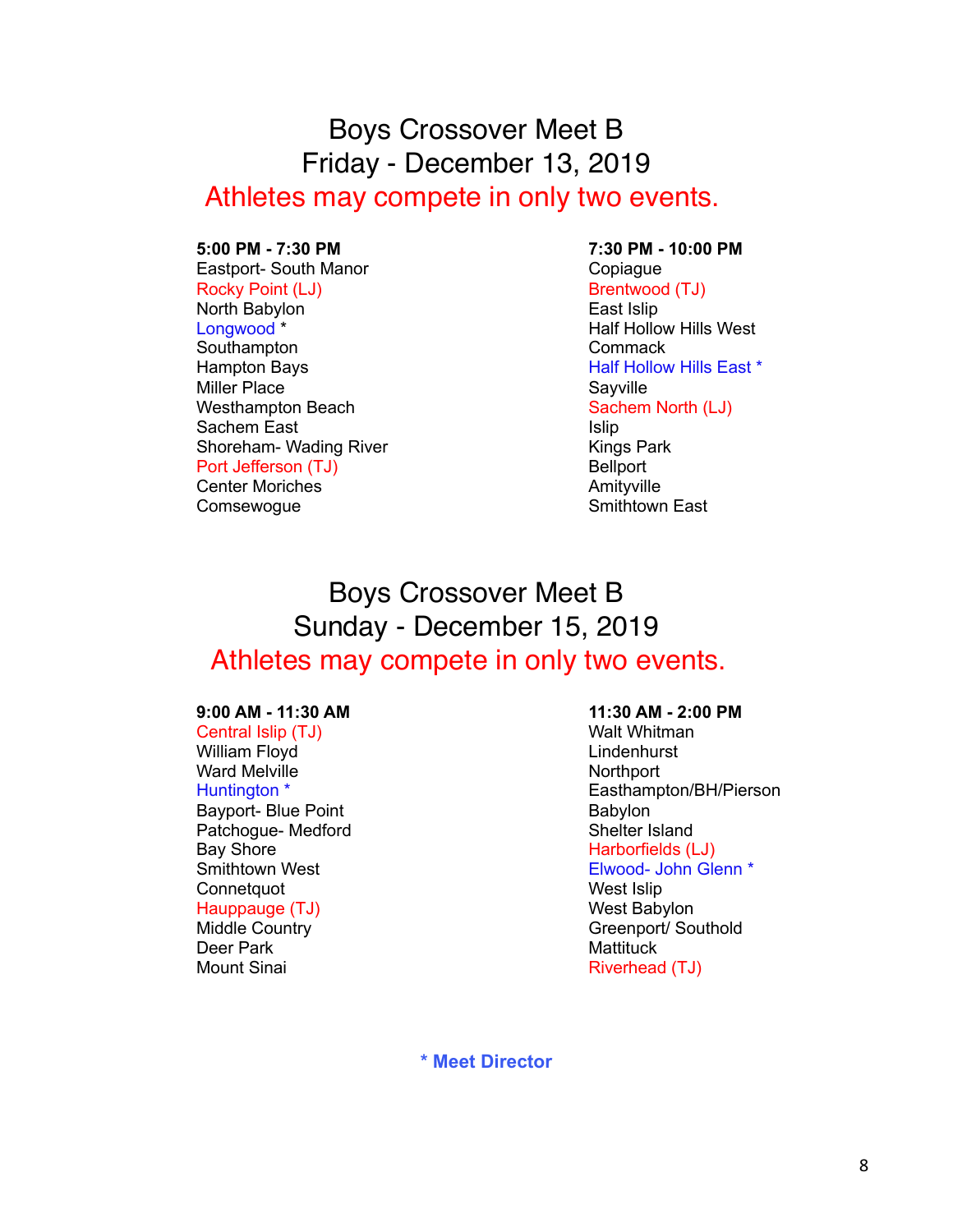## Boys Crossover Meet C Wednesday - December 18, 2019

 Two event limit - Except 8 athletes from each team which may compete in 3 events. No athlete is allowed to do 3 individual events.

Commack \* Comsewogue Shoreham- Wading River **Brentwood** Half Hollow Hills East **East Access** East Islip Longwood **North Babylon** Southampton (TJ) Southampton (TJ) Eastport- South Manor

Westhampton Beach Sachem East Sachem North Islip (LJ)<br>
Rocky Point Islam Islam Islam Islam Islam Islam Islam Islam Islam Islam Islam Islam Islam Islam Islam Islam I<br>
Islam Islam Islam Islam Islam Islam Islam Islam Islam Islam Islam Islam Islam Islam Is Rocky Point Port Jefferson **Belluman** Bellport Center Moriches (LJ) Miller Place Copiague **Smithtown East** 

#### **5:00 PM - 7:30 PM 7:30 PM - 10:00 PM**

Hampton Bays **Half Hollow Hills West** \* Amityville **Patchogue- Medford (TJ)** 

## Boys Crossover Meet C Thursday - December 19, 2019

 Two event limit - Except 8 athletes from each team which may compete in 3 events. No athlete is allowed to do 3 individual events.

Smithtown West \* West Islip (TJ) Mount Sinai **Mount Sinai** Lindenhurst Greenport/Southold Connetquot Huntington **Hauppauge** Shelter Island West Babylon \* Sayville **Bayport- Blue Point (LJ)** Riverhead **Harborfields** William Floyd **Elwood- John Glenn** Northport Walt Whitman Easthampton/BH/Pierson Babylon Middle Country (LJ) and the Country of the Central Islip Mattituck **Deer Park** Ward Melville (TJ) Bay Shore

#### **5:00 PM - 7:30 PM 7:30 PM - 10:00 PM**

 **\* Meet Director**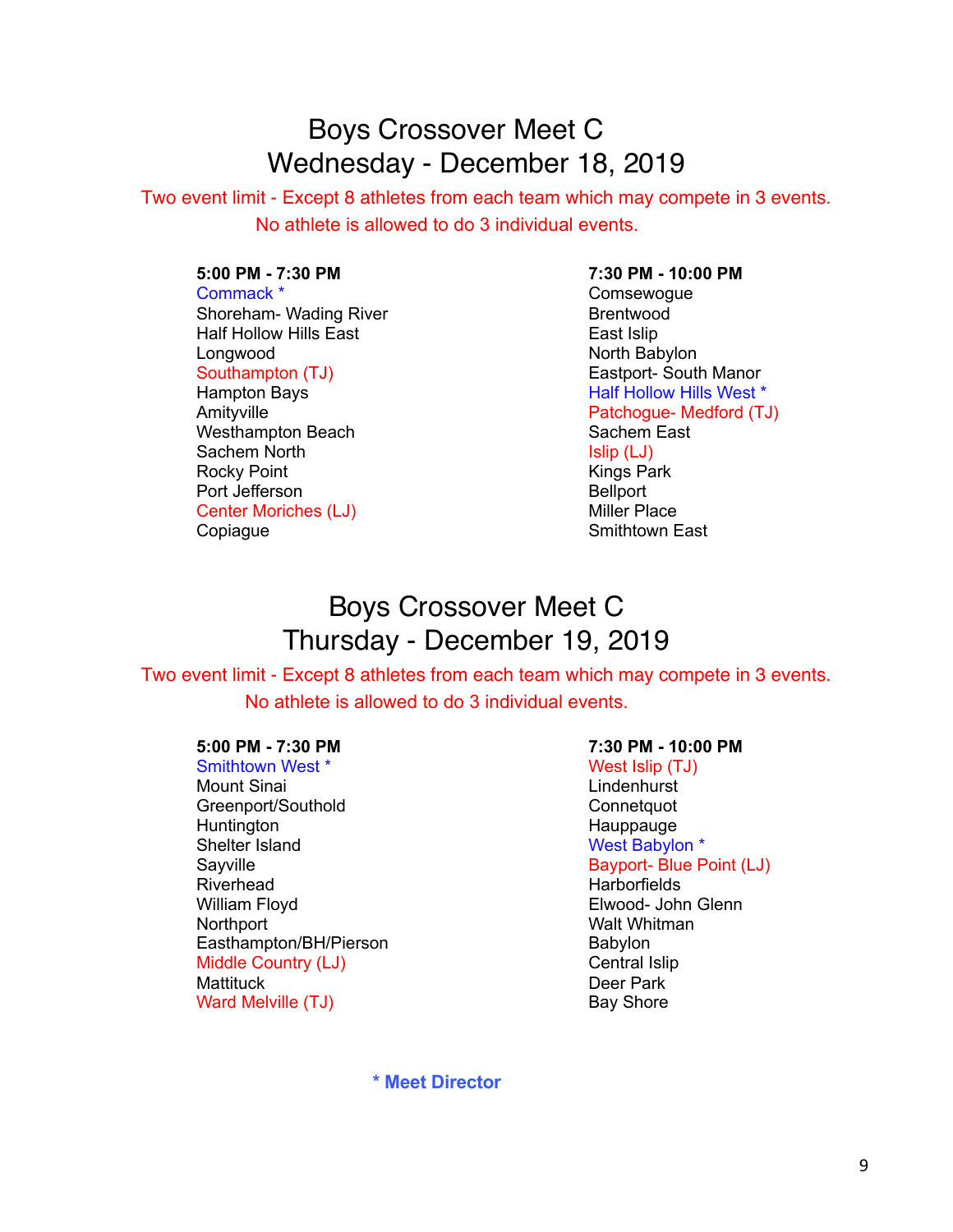## Boys Crossover Meet D Sunday - December 22, 2019

 Two event limit - Except 8 athletes from each team which may compete in 3 events. No Athlete is allowed to do 3 individual events.

Ward Melville **Greenport** Greenport/Southold Patchogue-Medford (TJ) Connetquot Riverhead Southampton Bellport Blue Point Half Hollow Hills West News Assessment Control of the Smithtown East \* Huntington Shelter Island Port Jefferson **Nights Property** William Floyd (LJ) Smithtown West **Islip Islip** Elwood- John Glenn Commack Amityville (LJ) Babylon Bay Shore **Center Moriches** Hauppauge **Eastport-** South Manor

Miller Place **Deer Park** Sachem North **Sachem East** Mattituck **Kings Park (LJ)** Rocky Point **No. 2008** Walt Whitman Copiague **Copiague Central Islip** Harborfields \* Shoreham- Wading River Sayville **Says and Contract Contract Contract Contract Contract Contract Contract Contract Contract Contract Contract Contract Contract Contract Contract Contract Contract Contract Contract Contract Contract Contract Contr** North Babylon Northport East Islip **East Islip** Comsewogue \* Hampton Bays (TJ) Mount Sinai East Hampton/BH/Pierson **Half Hollow Hills East (TJ)** Middle Country **West Islip** Longwood (LJ) and the contract of the West Babylon

#### **9:00 AM - 11:30 AM 11:30 AM - 2:00 PM**

Brentwood \* Network and Mesthampton Beach (TJ)

#### **2:00 PM - 4:30 PM 4:30 PM - 7:00 PM**

#### **\*Meet Director**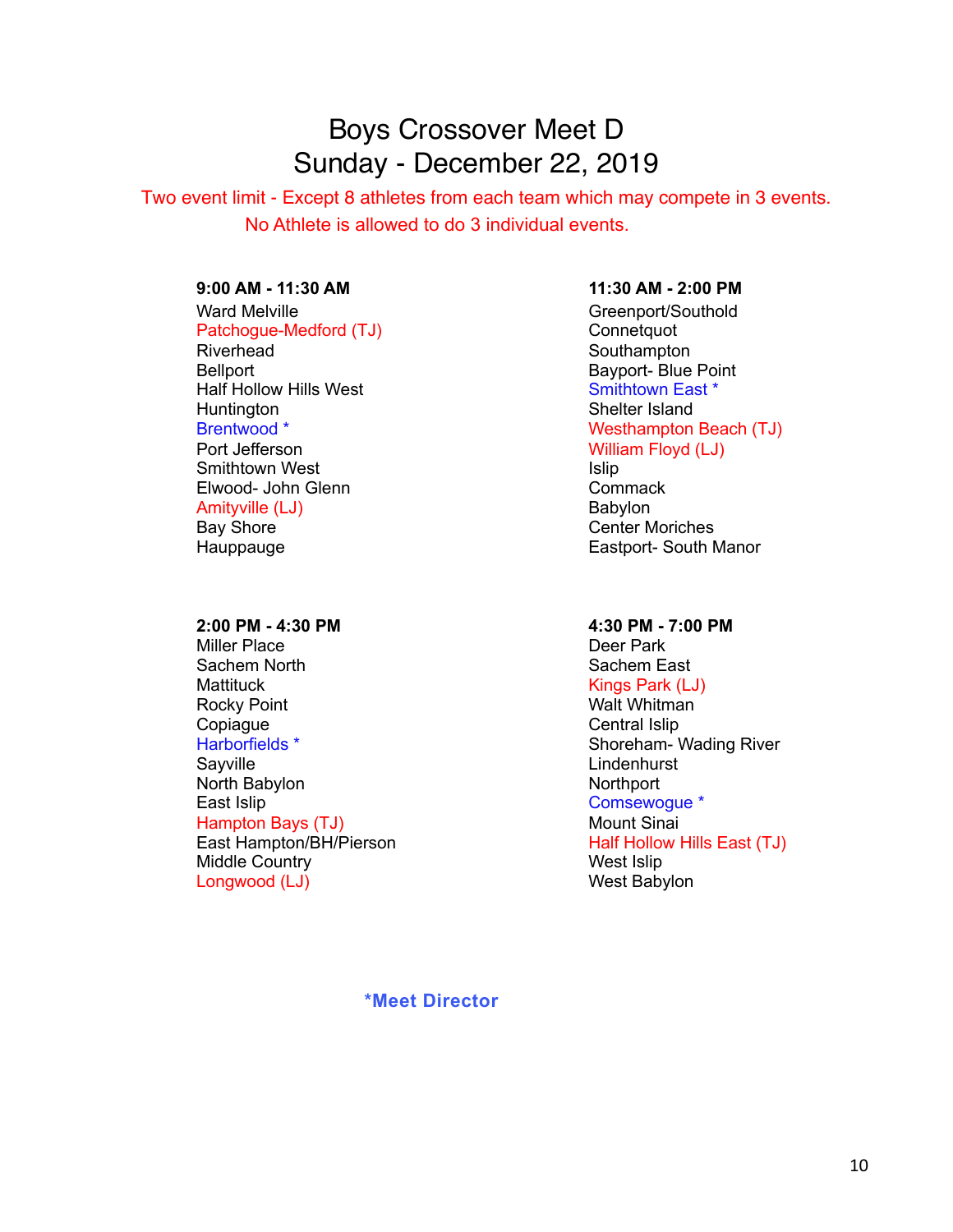## Boys Crossover Meet E Saturday – January 4<sup>th</sup>, 2020

 Two event limit - Except 8 athletes from each team which may compete in 3 events. No Athlete is allowed to do 3 individual events.

East Islip **Mount Sinai** Shoreham-Wading River (TJ) Ward Melville Brentwood\* Bellport Central Islip Northport Eastport- South Manor **Rocky Point** Rocky Point Harborfields **Longwood** Sachem East (LJ) Bay Shore

Center Moriches **Mattituck** (LJ) Copiague **Connetguot** Connetguot Commack **Kings Park\*** Smithtown East **Huntington** 

Comsewogue Comsewogue<br>
Half Hollow Hills East Company Company Sayville Half Hollow Hills East<br>Shelter Island \* Deer Park **Amityville** Elwood- John Glenn Hauppauge\* Bayport-Blue Point **Islip** Westhampton Beach Westhampton Beach Babylon (LJ) Sachem North West Babylon North Babylon West Islip Miller Place (LJ) Walt Whitman **Port Jefferson** Hampton Bays **Southampton** Bays **Southampton** Greenport/ Southold (TJ) Smithtown West

#### **9:00 AM - 11:30 AM 11:30 AM - 2:00 PM**

Middle Country **East Hampton/BH/Pierson (TJ)** Lindenhurst **Patchogue-Medford** 

#### **2:00 PM - 4:30 PM 4:30 PM - 7:00 PM**

Half Hollow Hills West (TJ)

#### **\*Meet Director**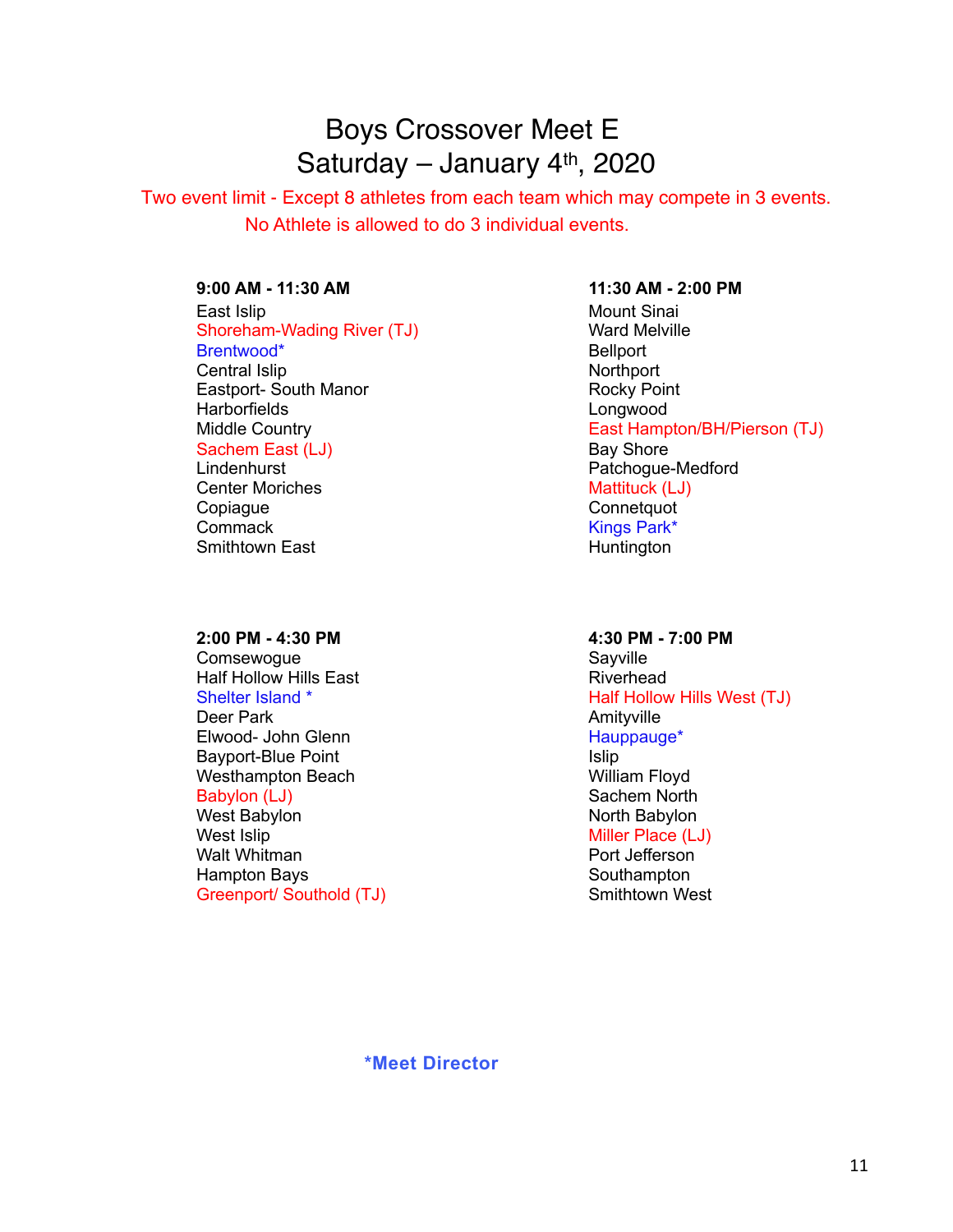## **Freshmen – Sophomore Championships**

#### **Saturday, January 11, 2020 9:00 AM – 2:00 PM Joe Reilly – Meet Director (Longwood)**

**AWARDS: Medals to the top 4 in each CLASS Sophomore compete first, followed by Freshman**

#### **MEET INFORMATION:**

- **1. THERE WILL BE SEPARATE FROSH AND SOPH DIVISIONS FOR ALL EVENTS.**
- **2. NUMBERS ARE REQUIRED FOR ALL ATHLETES.**
- **3. TWO INDIVIDUAL EVENTS AND A RELAY PER ATHLETE. NO ATHLETE CAN COMPETE IN THREE INDIVIDUAL EVENTS.**
- **4. VERBAL SEEDING FOR INDIVIDUAL RUNNING EVENTS. FIELD EVENTS NEED A 3X5 INDEX CARD TO COMPETE.**
- **5. EACH SCHOOL IS ALLOWED TO RUN THREE RELAYS TOTAL. "NOT 3 RELAYS PER EVENT"**
- **6. CARDS NEEDED FOR RELAYS - PLEASE INCLUDE COMPETITOR NUMBERS. FRESHMEN CAN RUN ON SOPHOMORE RELAYS, BUT SOPHOMORES MAY NOT RUN ON FRESHMEN RELAYS.**
- **7. SCORING: 10-8-6-4-2-1 RELAYS DO COUNT IN TEAM SCORING.**
- **8. 55 METER DASH AND HURDLES: ONLY THE TOP 24 WILL BE SEEDED FOR THE FINAL. FROM THOSE FOUR HEATS, TOP 6 WILL ADVANCE TO THE FINALS. ALL OTHERS WILL RUN IN NON-QUALIFYING HEATS. BLOCKS CAN ONLY BE USED IN FINALS.**

### **Order of Events**

| <b>Shot Put</b>                   | Only one measurement under 25'                                       |                                                    |  |
|-----------------------------------|----------------------------------------------------------------------|----------------------------------------------------|--|
| Long Jump                         | 3 Jumps, no finals.                                                  | <b>Rakers: Soph-Southampton/Frosh West Babylon</b> |  |
| High Jump                         | Starting at 4'9 - 5' - 5'3" - 5'6" - 5'8" - 5'10" - 6' - then 1 inch |                                                    |  |
| Upon completion of the long jump, |                                                                      |                                                    |  |
| Triple Jump                       | 3 Jumps, no finals                                                   | Rakers: Soph- Bellport / Frosh- Kings Park         |  |

 **55 METER HURDLES SEMIS 3200 Meter Run (One section of each class) 55 METER HURDLES FINAL 55 METER DASH SEMIS 1000 Meter Run 55 METER DASH FINAL 600 Meter Run 300 Meter Dash 1600 Meter Run 4 x 400 METER RELAY 4 x 200 METER RELAY 4 x 800 METER RELAY**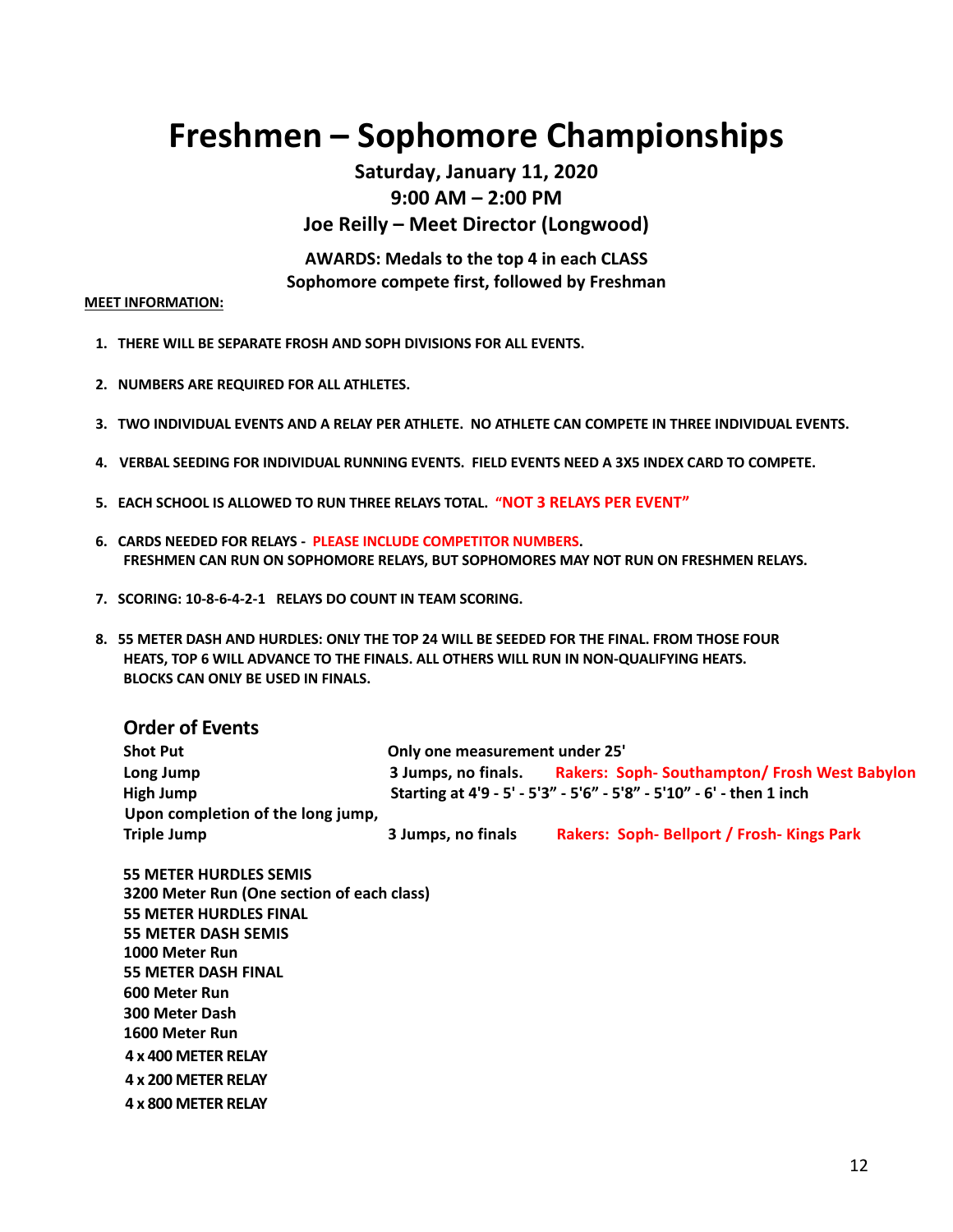## **Boys League Championships**

#### **Friday - January 17, 2020**

| <b>LEAGUE 4</b> | 7:30 PM - 10:00 PM | <b>Meet Director</b> Reynolds Hawkins |
|-----------------|--------------------|---------------------------------------|
|                 |                    |                                       |

#### **Sunday - January 19, 2020**

| <b>LEAGUE 5</b> | $9:00$ AM $-$ 11:30 AM | <b>Meet Director Rod Cawley</b>  |                              |
|-----------------|------------------------|----------------------------------|------------------------------|
| <b>LEAGUE 1</b> | $11:30$ AM $- 2:00$ PM | <b>Meet Director Steve Lurie</b> |                              |
| <b>LEAGUE 2</b> | $2:00$ PM $-$ 4:30 PM  | <b>Meet Director Rob Conway</b>  |                              |
| <b>LEAGUE 3</b> | 4:30 PM $-$ 7:00 PM    |                                  | Meet Director Brad Posnanski |

**Jury of Appeals: League Rep + 2 volunteer coaches determined at the beginning of the meet.**

- **All index cards must contain name, competitor number, school, event and seed.**
- **All individual seed cards must be handed in 30 minutes prior to the meet.**
- **Coaches Meeting 15 minutes prior to the meet.**
- **Relay cards must be handed in after the 300m dash.**
- **Medals for top 6 in each individual event and top 4 relays.**
- **1. Schools may enter three athletes in each individual event.**
- **2. Each school is allowed to enter a total of three relays. You can enter in any combination you like- but only a total of three, NOT three in each relay. (ex. One of each relay, or 1- 4x8, 2-4x4, 0- 4x2; or 2- 4x8, 1- 4x4, 0- 4x2)**
- **3. Athletes can compete in a maximum of three events.**
- **4. An athlete may compete in an event that they have not seed time. They cannot however compete in the seeded section of that event.**
- **5. 55m Hurdles & 55m Dash: Preferred Lanes (3-4-2-5-1-6) Blocks can be used in both trials and finals.** 
	- **Top 24 athletes will be seeded and can advance. All ties that cannot be broken & create more than 24 entries will not compete in seeded heats.**
	- **Six fastest advance to finals.**
	- **Seeding of heats** à **Lane 1through lane 6 (9-5-1-4-8-12), (10-6-2-3-7-11),(17-15-13-14-16-18), (23-21-19-20-22-24)**
- **6. In races run as finals, seeded sections will run last. (Exceptions: 1600m, 3200m)**
- **7. Shot Put -**à **3 throws, 7 to the final**
- 8. High Jump  $\rightarrow$  5' 2", increase 2" to 5' 10" then 1" thereafter.
- **9. Triple Jump followed by Long Jump**  $\rightarrow$  **3 jumps (no finals)**

#### **Order of Events**

| 3200m Run                                      | <b>Final</b>            |
|------------------------------------------------|-------------------------|
| 55m Dash (6 fastest advance to finals)         | <b>Trials</b>           |
| <b>1000m Run</b>                               | Final                   |
| 55m Dash                                       | Final                   |
| 55m High Hurdles (6 fastest advance to finals) | <b>Trials</b>           |
| 600m Run                                       | <b>Final</b>            |
| 55m High Hurdles                               | <b>Final</b>            |
| <b>1600m Run</b>                               | <b>Seeded Section</b>   |
| 300m Dash Preferred Lanes (4-5-6-3-2-1)        | Final                   |
| <b>1600m Run</b>                               | <b>Unseeded Section</b> |
| 7-minute break                                 |                         |
| 4 x 400m Preferred Lanes (4-5-6-3-2-1)         | <b>Final</b>            |
| 4 x 200m Preferred Lanes (4-5-6-3-2-1)         | <b>Final</b>            |
| 4 x 800m                                       | <b>Final</b>            |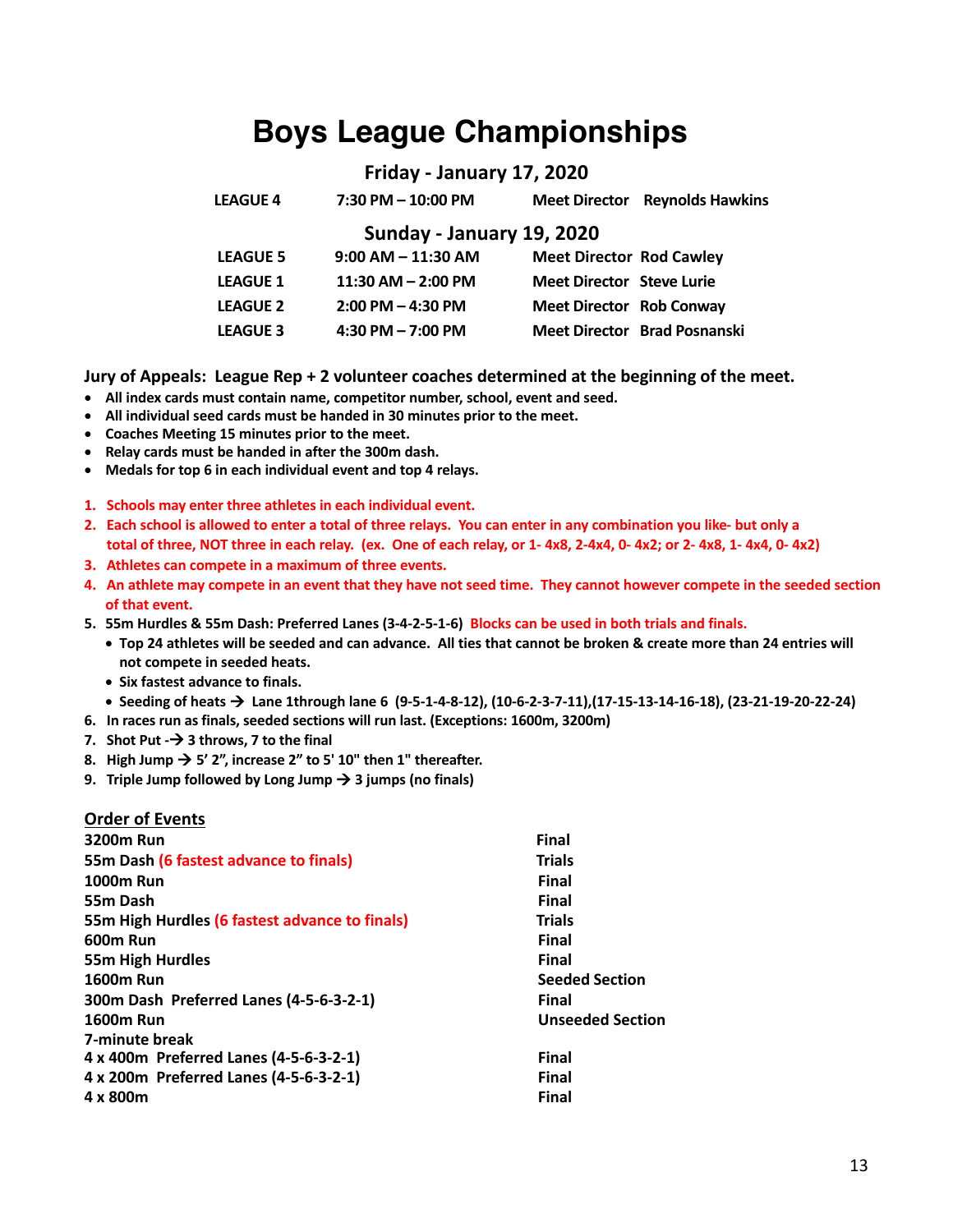# **Coaches Last Chance Meet**

## **Saturday, January 25, 2019**

#### **9:00 AM – 3:00 PM**

#### **Meet Director – Jim Christian**

## **Meet Information:**

- 1. Each school is permitted 3 athletes per event and one relay team per relay event. Additional athletes/relays may be entered provided they meet the qualifying standards (Best of the Season) & are listed on the Best of the Season. An additional relay can be added provided they have also met the qualifying standards. No team is allowed to run more than two relay teams, per relay event.
- 2. An athlete may only compete in two open events and a relay.
- 3. This is a meet to give our better athletes an opportunity to improve their performances, there are no frosh/soph events.
- 4. Medals for the top 4 in each event (4-Large/ 4-Small)

|              | 3200m Run        | 10:40 |                             | <b>Combined</b>  |
|--------------|------------------|-------|-----------------------------|------------------|
| $\mathbf{2}$ | 55mH             | 9.65  | 6 fastest advance           | 8 Large/ 8 Small |
| 3            | <b>1000m Run</b> | 2:55  |                             | 4 Combined       |
| 4            | 55mH             |       |                             |                  |
| 5            | 55m Dash         | 7.20  | 6 fastest advance           | 8 Large/ 8 Small |
| 6            | <b>600m Run</b>  | 1:32  | Preferred lanes 4-5-6-3-2-1 | 8 Combined       |
| 7            | 55m Dash         |       |                             |                  |
| 8            | <b>1600m Run</b> | 4:50  |                             | 5 combined       |
| 9            | 300m Dash        | 40.14 | Preferred lanes 4-5-6-3-2-1 | 8 Large/ 8 Small |
| 10           | $4 \times 800$   | 9:35  |                             | <b>Combined</b>  |
| 11           | 4 X 400          | 3:52  | Preferred lanes 4-5-6-3-2-1 | <b>Combined</b>  |
| 12           | 4 X 200          | 1:47  | Preferred lanes 4-5-6-3-2-1 | <b>Combined</b>  |

## **SCHEDULE OF RUNNING EVENTS**

## **FIELD EVENT SCHEDULE**

| <b>High Jump</b>   | 5'4''  | Start 5'2" $\rightarrow$ 2" to 6' $\rightarrow$ 1" thereafter |
|--------------------|--------|---------------------------------------------------------------|
| <b>Shot Put</b>    | 35'    | One measurement under 35'                                     |
| Long Jump          | 17'6'' | One measurement under 17'6"                                   |
| <b>Triple Jump</b> | 36'    | One measurement under 36'                                     |
| Long Jump          |        | <b>Rakers: Mount Sinai, North Babylon</b>                     |
| <b>Triple Jump</b> |        | <b>Rakers: Lindenhurst, Sayville</b>                          |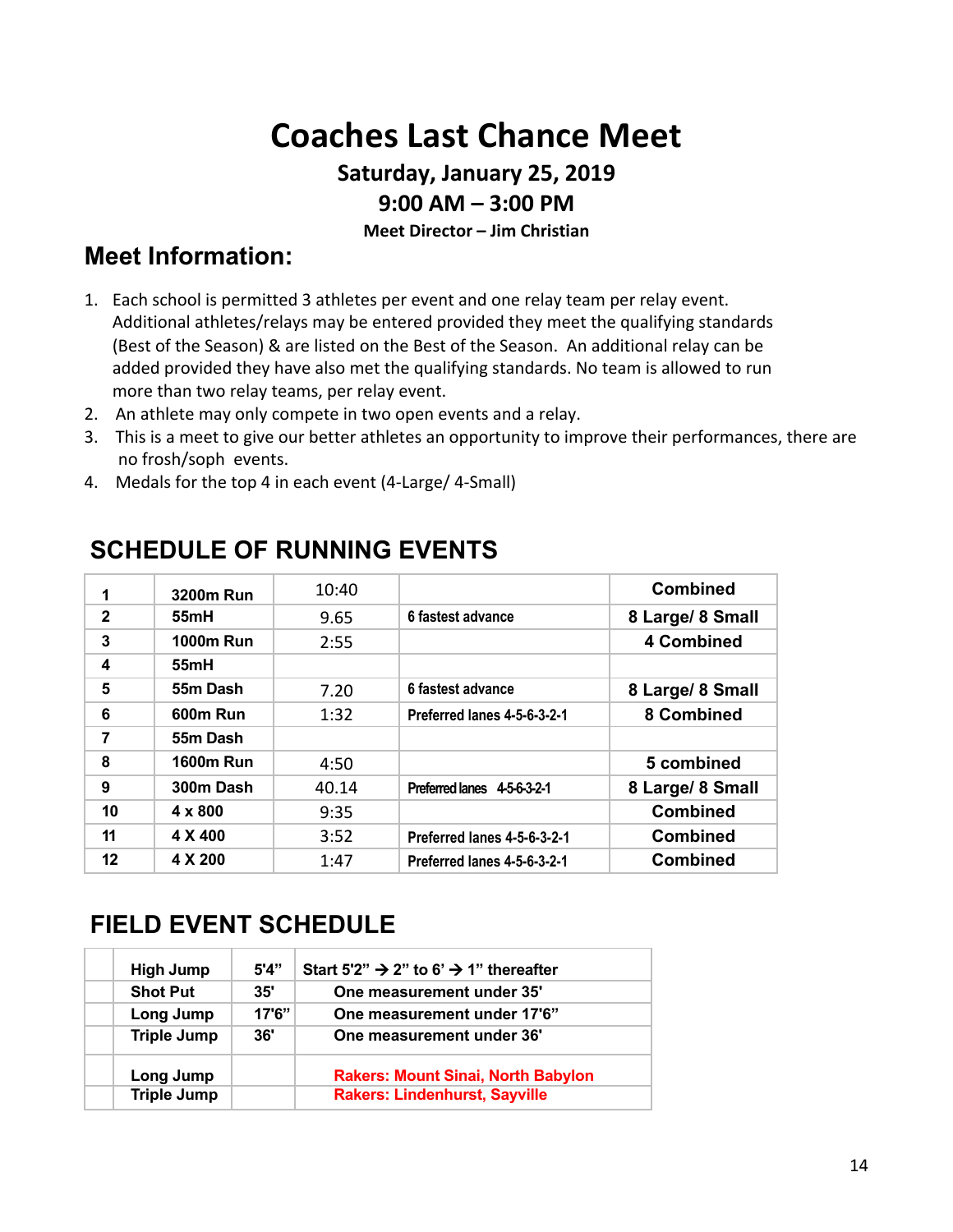# SECTION XI TEAM CHAMPIONSHIPS

#### **Large & Small School Team Championships**

#### 1. **Entries:**

- Entries for the Section XI Team Championships must be submitted by 9:00pm on Tuesday January 28th, 2020.
- Entries will be submitted online using the following web site: www.just-in-time-racing.com
- It is the coach's responsibility to make sure that his/her entry is in on time.
- Your online entry is your official entry. Save your online entry, as it's your proof that your athletes were properly entered. Failure to do so denies your right to appeal.
- An athlete may compete in three events. Athletes shall not be entered in more than three (3) events, excluding relays. **Athletes must compete in all open events that they have entered.**
- A school is permitted a total of three relay teams. You **may not** have more than one-relay team in an event. The first four runners on a relay must have run the stated seedtime.
- The top 24 athletes in each event will compete.

#### 2. **Seeding/Scratching:**

- You must be able to verify all seeds if challenged. (Date, Venue, and Name of Meet)
- Scratching will not be permitted at the seeding meeting.
- Any athlete that scratches or misses their event the day of the meet will not be allowed to compete in the remainder of the meet.
- Seeded sections will run last, unless otherwise noted in all races that are based on time. (600, 1000, 1600, 3200, Relays)

#### 3. **General Competition Rules:**

- All athletes must wear numbers. Your athlete may be disqualified if his/her number cannot be read.
- No athlete will be disqualified if a number falls off during competition, provided he/she started with the number properly on and visible. Please use four pins to secure the athletes number.
- A competitor will be given ten minutes, from the time he/she notifies the field event official permission to compete or clerk in another event.
- Jury of Appeals: All League Representatives

#### 4. **Specific Field Event Rules:**

- a. Long jump, Triple jump, and Shot put: 8 per flight, competitors may ask to compete earlier in the trials. This must be arranged by the coach at either the seeding meeting or upon the team's arrival to the venue.
- b. Seven competitors return to the finals.
- c. In the finals you **are not** permitted to jump or throw out of turn.
- d. High jump: Starting height- 5'3". The bar will be raised to 5'6" 5'8" 5'10"  $\rightarrow$  1" thereafter.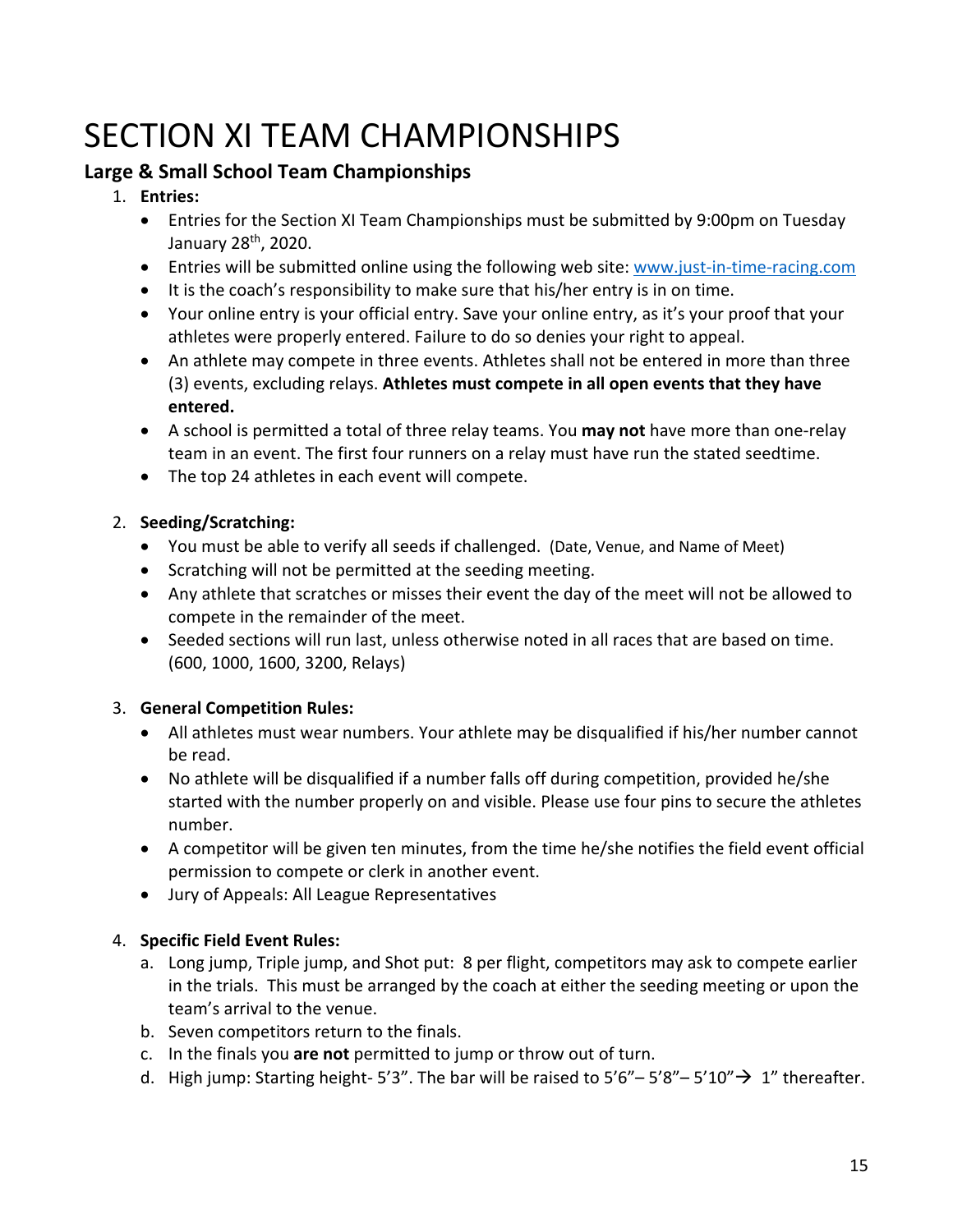#### 5. **Specific Running Event Rules:**

- a. 55m Hurdles & 55m Dash: Preferred Lanes (3-4-2-5-1-6)
	- Blocks can be used in both trials and finals.
	- Top 24 athletes will be seeded and can advance. All ties that cannot be broken during the seeding meeting that create more than 24 entries will not compete.
	- Six fastest advance to finals.
	- Seeding of heats  $\rightarrow$  Lane one through lane 6 (9-5-1-4-8-12), (10-6-2-3-7-11), (17-15-13-14-16-18), (23-21-19-20-22-24)
- b. 300m Dash: Preferred Lanes (4-5-6-3-2-1)
	- Blocks will be allowed in the finals, not the trials.
	- Top 18 athletes will be seeded and can advance. (3 heats picking 2)
	- Athlete's seeded 19-24 will not be able to advance to finals.
	- Race is run in lanes.
- c. 600m Run: Preferred Lanes (4-5-6-3-2-1)
	- Top 24 athletes will compete. Seeded section will run last.
	- Two turn stagger.
- d. 1000m Run: Two turn box.
	- 8 in the fastest section, 8 in the second fastest section, and 8 or less in the slowest section. Additional runners may be added to the first section with the approval (vote) at the seeding meeting.
- e. 1600m Run & 3200m Run: Two turn box.
	- 10 in the faster section, 14 or less in the slower section
- f. 4x200m Relay: Preferred Lanes (4-5-6-3-2-1)
	- Blocks will be allowed in the finals, not the trials.
	- $\bullet$  3 turn stagger Second leg will cut in after running the 3<sup>rd</sup> turn in lanes/on back stretch.
	- Seeded sections will run last.
- g. 4x400m Relay: Preferred Lanes (4-5-6-3-2-1)
	- 2 turn stagger
	- Seeded sections will run last.
- h. 4x800m Relay: Two turn box
	- 8 in the faster section, all others will run in the slower section
	- If you have less than 12 teams, you may run one section (vote) at the seeding meeting with a 10 minute break.

Time Schedule found on next page.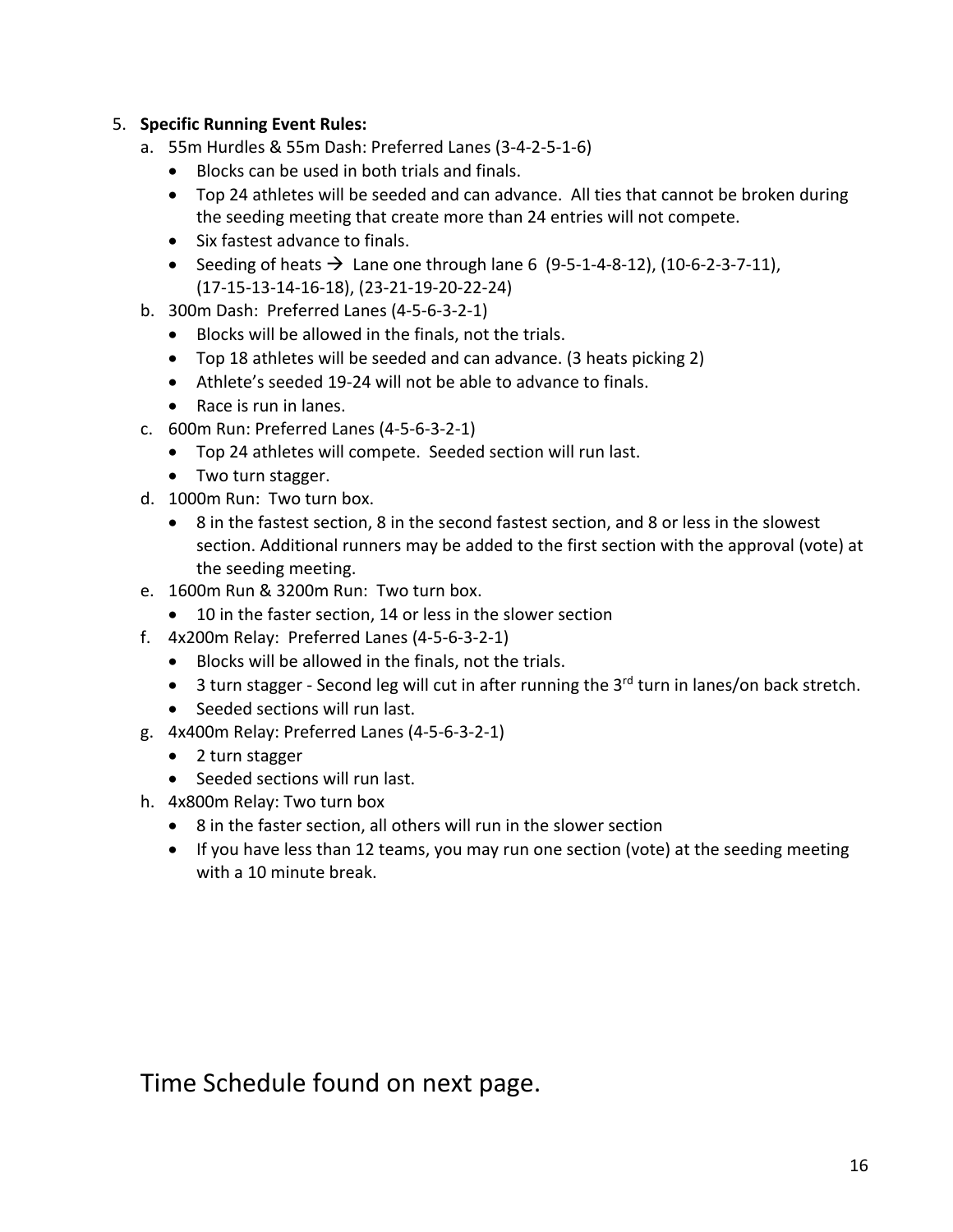## **Section XI Team Championships**

**Small School Time Schedule Saturday, February 1st , 2020 9:00 AM – 1:00 PM**

| 9:00     | AM.       | Clerking of running events, Triple Jump, High Jump, Shot Put (Long jump follows Triple Jump) |                     |                 |                |
|----------|-----------|----------------------------------------------------------------------------------------------|---------------------|-----------------|----------------|
| 9:10     | <b>AM</b> | 3200 Meter Run                                                                               |                     | <b>Seeded</b>   | 2 turn box     |
| 9:25     | <b>AM</b> | <b>55 Meter Hurdles</b>                                                                      | 6 Fastest Advance   |                 |                |
| 9:45     | <b>AM</b> | 55 Meter Dash                                                                                | 6 Fastest Advance   |                 |                |
| 10:00 AM |           | 3200 Meter Run                                                                               |                     | <b>Unseeded</b> | 2 turn box     |
| 10:15 AM |           | <b>55 Meter Hurdles</b>                                                                      |                     | Final           |                |
| 10:20 AM |           | 55 Meter Dash                                                                                |                     | <b>Final</b>    |                |
| 10:25 AM |           | 1000 Meter Run                                                                               |                     | <b>Final</b>    | 2 turn box     |
| 10:40 AM |           | <b>300 Meter Dash</b>                                                                        |                     | Semi's          | 3 heats pick 2 |
| 10:55 AM |           | 600 Meter Dash                                                                               | Lanes (4-5-6-3-2-1) | Final           | 2 turn stagger |
| 11:10 PM |           | 1600 Meter Run                                                                               |                     | <b>Seeded</b>   | 2 turn box     |
| 11:25 PM |           | 300 Meter Dash                                                                               | Lanes (4-5-6-3-2-1) | Final           |                |
| 11:35    | PM        | 1600 Meter Run                                                                               |                     | <b>Unseeded</b> | 2 turn box     |
| 11:50 PM |           | 4 x 800 Meter Relay                                                                          |                     | <b>Final</b>    | 2 turn box     |
| 12:10 PM |           | 4 x 400 Meter Relay                                                                          | Lanes (4-5-6-3-2-1) | <b>Final</b>    | 2 turn lane    |
| 12:35 PM |           | 4 x 200 Meter Relay                                                                          | Lanes (4-5-6-3-2-1) | <b>Final</b>    | 3 turn stagger |

## **Section XI Team Championships**

**Large School Time Schedule Saturday, February 1st , 2020 1:00 PM – 5:00 PM**

| 1:00 PM   | Clerking of running events, Triple Jump, High Jump, Shot Put (Long jump follows Triple Jump) |                          |                 |                   |
|-----------|----------------------------------------------------------------------------------------------|--------------------------|-----------------|-------------------|
| 1:10 PM   | 3200 Meter Run                                                                               |                          | <b>Seeded</b>   | 2 turn box        |
| 1:25 PM   | <b>55 Meter Hurdles</b>                                                                      | 6 Fastest Advance        |                 |                   |
| 1:45 PM   | 55 Meter Dash                                                                                | <b>6 Fastest Advance</b> |                 |                   |
| $2:00$ PM | 3200 Meter Run                                                                               |                          | <b>Unseeded</b> | 2 turn box        |
| 2:15 PM   | <b>55 Meter Hurdles</b>                                                                      |                          | Final           |                   |
| 2:20 PM   | 55 Meter Dash                                                                                |                          | Final           |                   |
| 2:25 PM   | 1000 Meter Run                                                                               |                          | <b>Final</b>    | 2 turn box        |
| 2:40 PM   | 300 Meter Dash                                                                               |                          | Semi's          | 3 heats picking 2 |
| 2:55 PM   | 600 Meter Dash                                                                               | Lanes (4-5-6-3-2-1)      | Final           | 2 turn stagger    |
| $3:10$ PM | 1600 Meter Run                                                                               |                          | <b>Seeded</b>   | 2 turn box        |
| 3:25 PM   | 300 Meter Dash                                                                               | Lanes (4-5-6-3-2-1)      | <b>Final</b>    |                   |
| 3:35 PM   | 1600 Meter Run                                                                               |                          | <b>Unseeded</b> | 2 turn box        |
| 3:50 PM   | 4 x 800 Meter Relay                                                                          |                          | <b>Final</b>    | 2 turn box        |
| 4:10 PM   | 4 x 400 Meter Relay                                                                          | Lanes (4-5-6-3-2-1)      | <b>Final</b>    | 2 turn lane       |
| 4:35 PM   | 4 x 200 Meter Relay                                                                          | Lanes (4-5-6-3-2-1)      | <b>Final</b>    | 3 turn stagger    |
|           |                                                                                              |                          |                 |                   |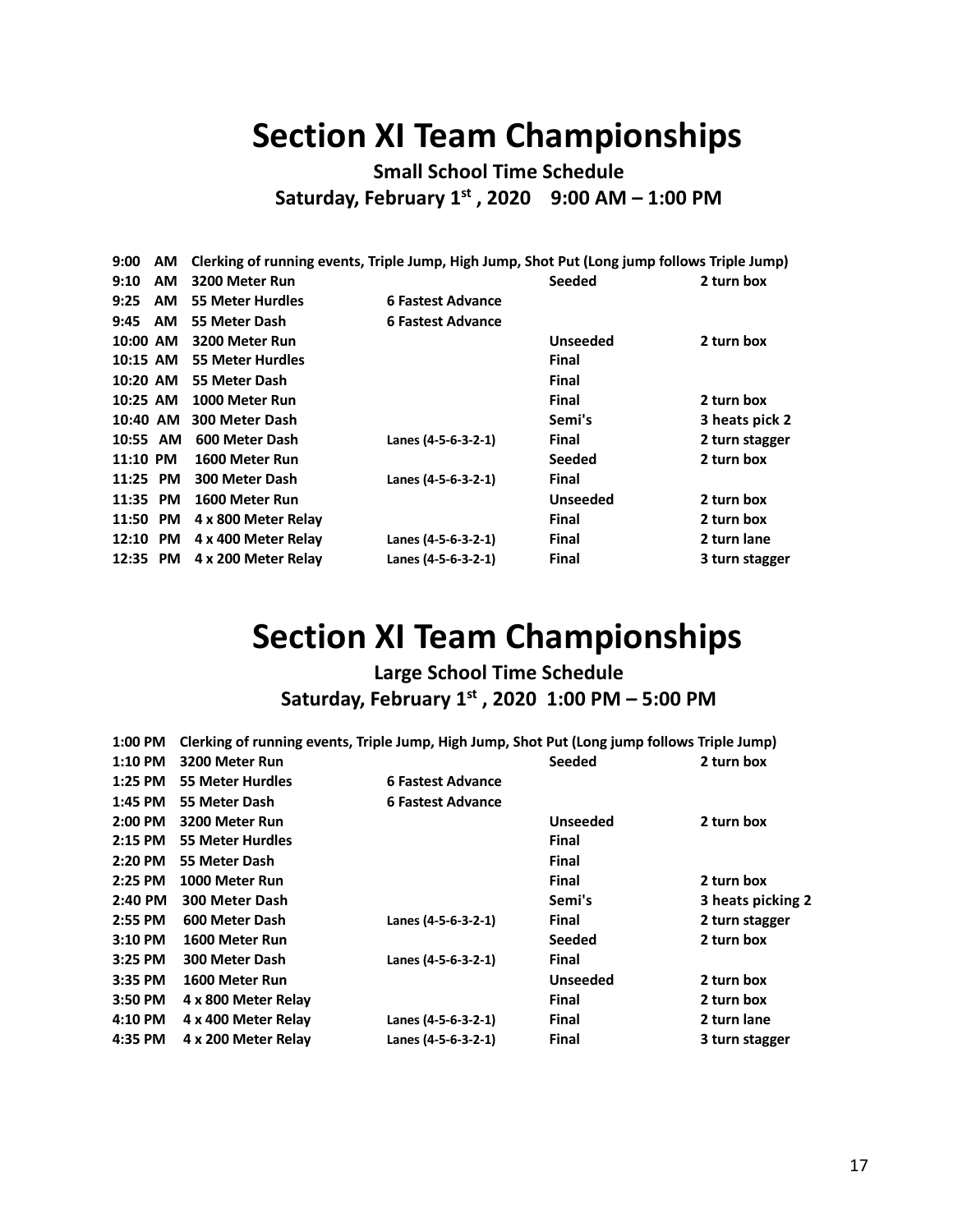# SECTION XI INDIVIDUAL CHAMPIONSHIP

#### **STATE QUALIFIER MEET** (Jury of appeals → League Reps + Large/Small School Reps)

#### 1. **Entries:**

- Entries for the Section XI Individual Championships must be submitted by 9:00pm on Wednesday February 5th, 2020.
- Entries will be submitted online using the following web site: www.just-in-time-racing.com
- It is the coach's responsibility to make sure that his/her entry is in on time.
- Your online entry is your official entry. Save your online entry, as it's your proof that your athletes were properly entered. Failure to do so denies your right to appeal.
- An athlete may compete in three events. Athletes shall not be entered in more than three (3) events, excluding relays. **Athletes must compete in all open events that they have entered.**

#### 2. **Number of Participants:**

- 55m Dash and 55m Hurdles  $\rightarrow$  Top 18
- 300m Dash and 600m Run  $\rightarrow$  Top 12
- 1000m Run, 1600m Run  $\rightarrow$  Top 16
- 3200m Run, LJ, TJ, HJ, SP, PV, WT  $\rightarrow$  Top 12
- $4x200m$  and  $4x400m \rightarrow$  Top 12
- $4x800m \rightarrow$  Top 6 (Two additional teams may compete if under 8:40)

#### 3. **Seeding/Scratching:**

- You must be able to verify all seeds if challenged. (Date, Venue, and Name of Meet)
- Scratching will not be permitted at the seeding meeting.
- Any athlete that scratches or misses their event the day of the meet will not be allowed to compete in the remainder of the meet.
- The first four runners on a relay must have run the stated seedtime.
- Seeded sections will run last in all races that are finals based on time.
- If your athlete is selected to compete in this meet, we expect him/her to compete.

#### 4. **Specific Field Event Rules:**

- a. A competitor will be given ten minutes, from the time he notifies the field event official, permission to compete in or clerk into another event.
- b. Long jump, Triple jump, Shot put, and Weight throw: 6 per flight, competitors may ask to compete earlier in the trials. This must be arranged by the coach at either the seeding meeting or upon the team's arrival to the venue.
- c. Five competitors return to the finals.
- d. In the finals you **are not** permitted to jump or throw out of turn.
- e. High jump: Starting height-5'6". The bar will be raised two inches to 6' $\rightarrow$  1" thereafter. (Starting height will be 5'8" if more that 12 competitors)
- f. Pole Vault: Starting height is 10'. The bar will be raised to 11', 11' 6", 12'  $\rightarrow$  3" thereafter.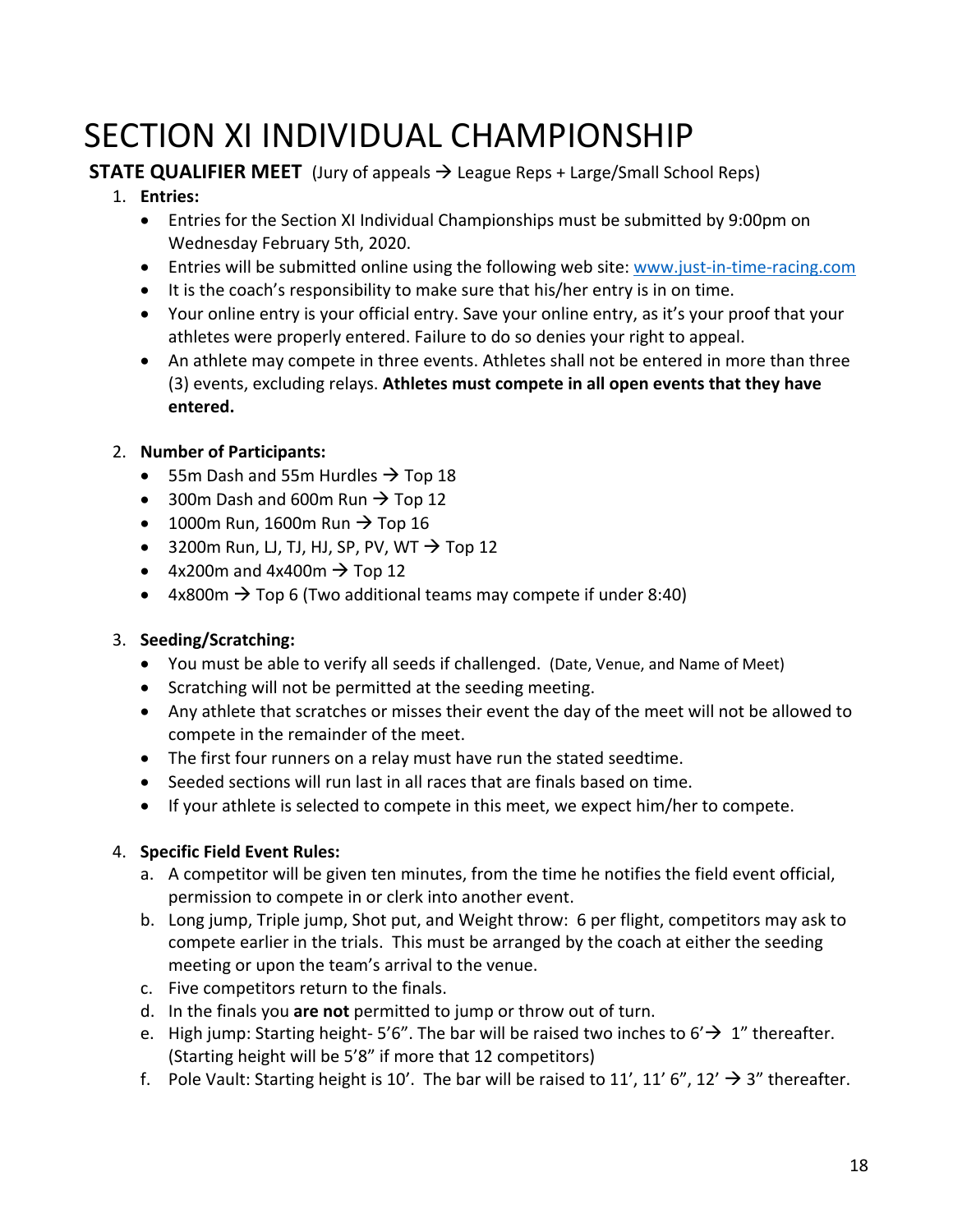#### 5. **Specific Running Event Rules:**

- a. 55m Hurdles & 55m Dash: Preferred Lanes (3-4-2-5-1-6) Blocks allowed trials and finals.
	- Winner and next three fastest times for final.
- b. 300m Dash: Preferred Lanes (4-5-6-3-2-1) Blocks allowed trials and finals.
	- 2 Heats of 6, picking three for final.
- c. 600m Run: Preferred Lanes (4-5-6-3-2-1)
	- 2 Heats of 6. Seeded section will run last.
	- Two turn stagger. Final on Time.
- d. 1000m Run & 1600m Run: Two turn box.
	- Two heats of 8. Seeded section will run last.
	- Two turn stagger. Final on Time.
- e. 3200m Run: Two turn box. Final on Time.
- f. 4x200m Relay: Preferred Lanes (4-5-6-3-2-1) Blocks allowed trials and finals.
	- 3 turn stagger Second leg will cut in after running the 3<sup>rd</sup> turn in lanes/on back stretch.
	- 2 heats of 6, picking 3 for final.
- g. 4x400m Relay: Preferred Lanes (4-5-6-3-2-1)
	- 2 turn stagger- Lead off runner will cut in after the 2<sup>nd</sup> turn.
	- 2 heats of 6, picking 3 for final.
- h. 4x800m Relay: 6 teams off of scratch line. Eight teams, two turn box. Final on time.

#### 6. **NYSPHSAA Championship Meet Qualifiers:**

- a. First and second place finisher in each individual event plus the third-place finisher provided he/she meets the qualifying standard.
- b. **The top non-qualifying finishers** in the 300, 600, 1000, and 1600 will comprise the Intersectional Relay. Intersectional Relay @ NYS Meet: (1000 – 200 – 600 – 1600)
- c. All intersectional relay members may not compete in the State Meet in any other event.
- d. The first-place finisher in each relay, plus the second-place finisher provided the relay meets the state qualifying standard.
- Schools qualifying five or more athletes for the state meet are expected to authorize their coach to be a Section XI supervisor who will travel with the athletes and assist with supervision under the direction of the sport chairman. Exceptions to this would be at the discretion of the Sport Chairman and the Section XI Executive Director.
- Post Season Meets: ( ex. Eastern States/Long Island Elite). Athletes may only use these performances to improve their seeds in the NYSPHSAA Championships. They **cannot** be used to qualify an athlete or relay for the NYSPHSAA Championships.

#### Time Schedule found on next page.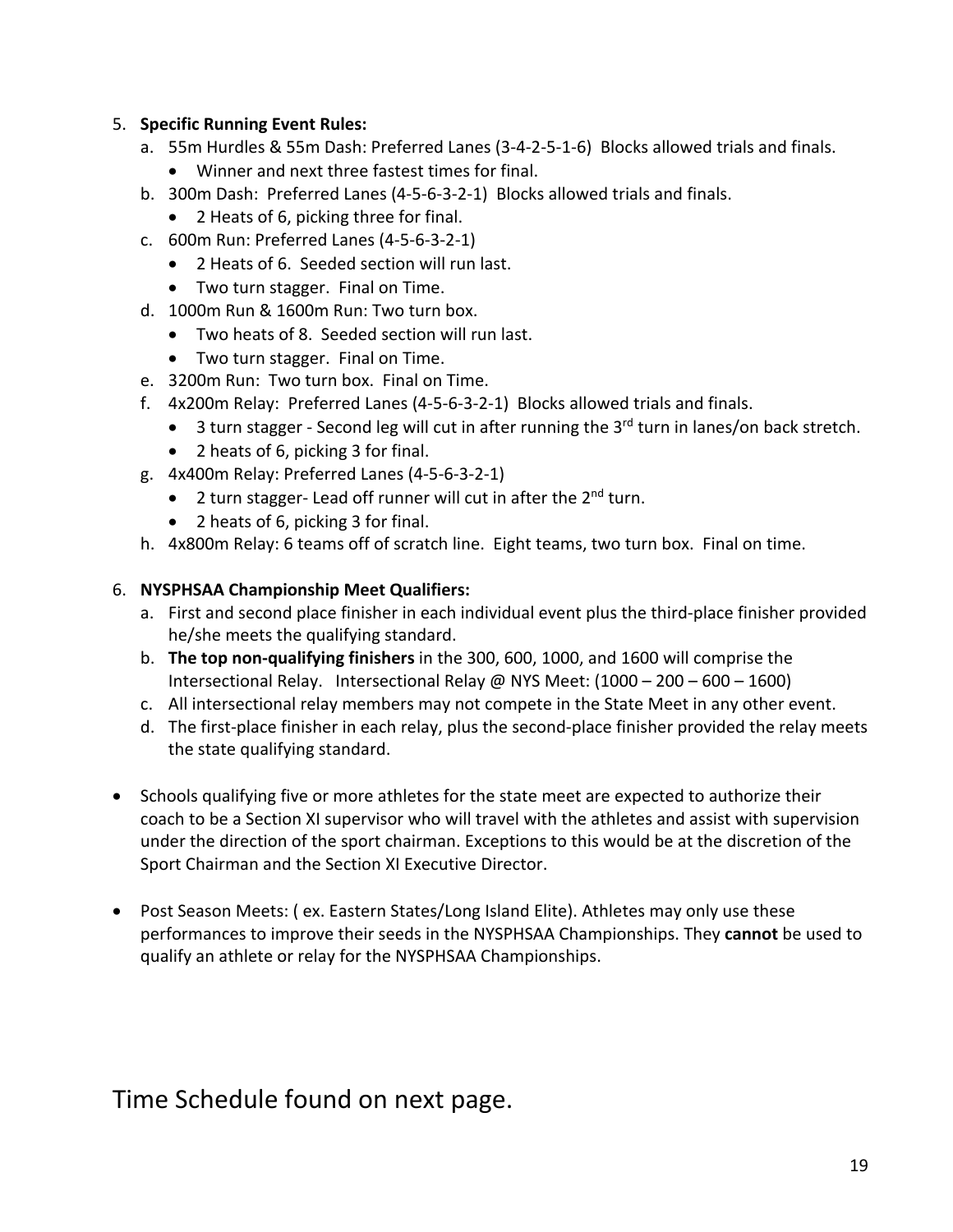## Section XI Indoor State Qualifying Meet **Monday, February 10, 2020**

**Meet may not run more than 5 minutes faster than scheduled. In all running & field events- Girls followed by Boys, unless otherwise noted. Schedule of Events:**

| 5:00 PM | <b>Clerking</b>         |               |                                         |
|---------|-------------------------|---------------|-----------------------------------------|
| 5:10 PM | <b>55 Meter Hurdles</b> | Trials (G/B)  | Heat winners + next three fastest times |
| 5:25 PM | 55 Meter Dash           | Trials (G/B)  | Heat winners + next three fastest times |
| 5:40 PM | <b>3000m Run</b>        | Final (G)     |                                         |
| 5:55 PM | <b>55 Meter Hurdles</b> | Final $(B/G)$ |                                         |
| 6:05 PM | 55 Meter Dash           | Final (G/B)   |                                         |
| 6:15 PM | <b>3200m Run</b>        | Final (B)     |                                         |
| 6:25 PM | 4x400m Relay            | Trials (G/B)  | Two Heats pick three                    |
| 6:45 PM | 4x200m Relay            | Trials (G/B)  | Two Heats pick three                    |
| 7:00 PM | <b>1000m Run</b>        | Final (G/B)   |                                         |
| 7:15 PM | 10-Minute               |               |                                         |
|         | <b>Intermission</b>     |               |                                         |
| 7:25 PM | 1500m Racewalk          | Final (G)     |                                         |
| 7:40 PM | 300m Dash               | Trials (G/B)  | Two Heats pick three                    |
| 7:50 PM | 600m Run                | Final (G/B)   |                                         |
| 8:05 PM | 1500m/1600m Run         | Final (G/B)   | 2 Sections of 8                         |
| 8:25 PM | 300m Dash               | Final (G/B)   |                                         |
| 8:45 PM | 4 x 800m Relay          | Final (G/B)   | 2 turn box                              |
| 9:10 PM | 4 x 400m Relay          | Final $(G/B)$ | 2 turn stagger                          |
| 9:20 PM | 4 x 200m Relay          | Final (G/B)   | 3 turn stagger                          |
|         |                         |               |                                         |

#### **FIELD EVENTS:**

| 5:00 PM   | <b>Girls Triple Jump</b> |
|-----------|--------------------------|
| $6:00$ PM | <b>Boys Triple Jump</b>  |
| 7:00 PM   | <b>Girls Long Jump</b>   |
| 8:00 PM   | <b>Boys Long Jump</b>    |
| $5:00$ PM | <b>Girls High Jump</b>   |
| $6:30$ PM | <b>Boys High Jump</b>    |
| 5:00 PM   | <b>Girls Shot Put</b>    |
| $6:30$ PM | <b>Boys Shot Put</b>     |

\*\* Weight Throw & Pole Vault will be contested  **at a different venue and date. TBA**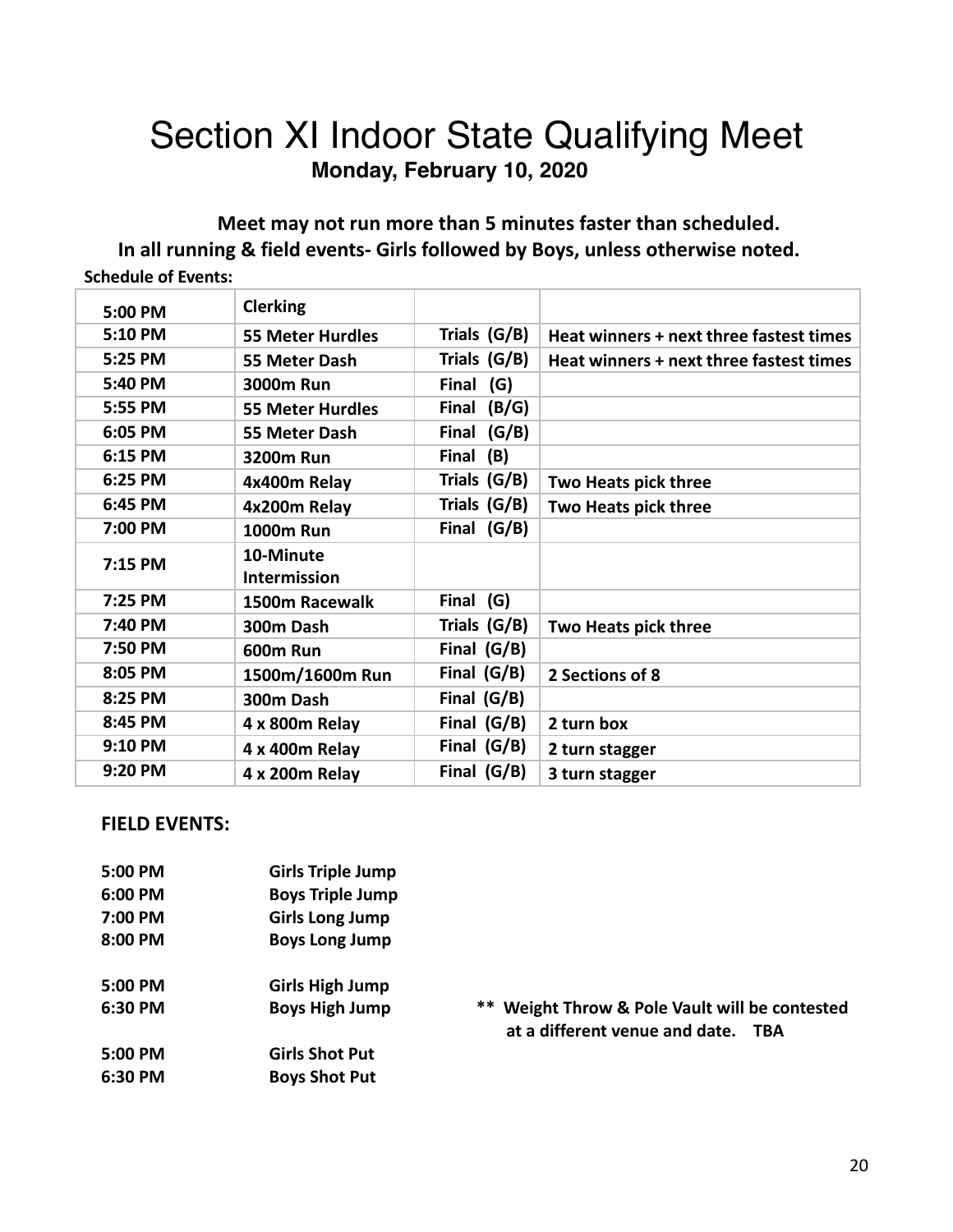## New York State Indoor Track & Field Championships Schedule

NYSPHSAA is a combined meet with both genders competing at the same time.

Girls 55 Meter Hurdles **Prelims** Boys 55 Meter Hurdles **Prelims** Girls 55 Meter Dash **Prelims** Boys 55 Meter Dash **Prelims** Girls 3000 Meter Run Seeded Boys 3200 Meter Run Seeded Girls 1600 Meter Relay **Prelims** Boys 1600 Meter Relay **Prelims** Girls 800 Meter Relay **Prelims** Boys 800 Meter Relay **Prelims** 3000m - 3200m Run Unseeded Boys 55 Meter Hurdles **Final** Girls 55 Meter Hurdles **Final** Girls 55 Meter Dash Final Boys 55 Meter Dash Final Girls 1000 Meter Run Final Boys 1000 Meter Run Final Girls 1500 Meter Race Walk Seeded Girls 300 Meter Dash **Prelims** Boys 300 Meter Dash **Prelims** Girls 600 Meter Run Final Boys 600 Meter Run Final Girls 1500 Meter Run Final Boys 1600 Meter Run Final Girls 1500 Meter Race Walk Unseeded Intersectional Relays **Final** Girls 300 Meter Dash Final Boys 300 Meter Dash Final 3200 Meter Relay **Final** 1600 Meter Relay **Final** 800 Meter Relay **Final** 

#### **FIELD EVENTS**

Boys/Girls Shot Put Simultaneous – Followed by Weight Throw Boys/Girls Triple Jump Simultaneous – Followed by Boys/Girls Long Jump Boys Pole Vault followed by Girls Pole Vault Boys/Girls High Jump to begin after Dash Final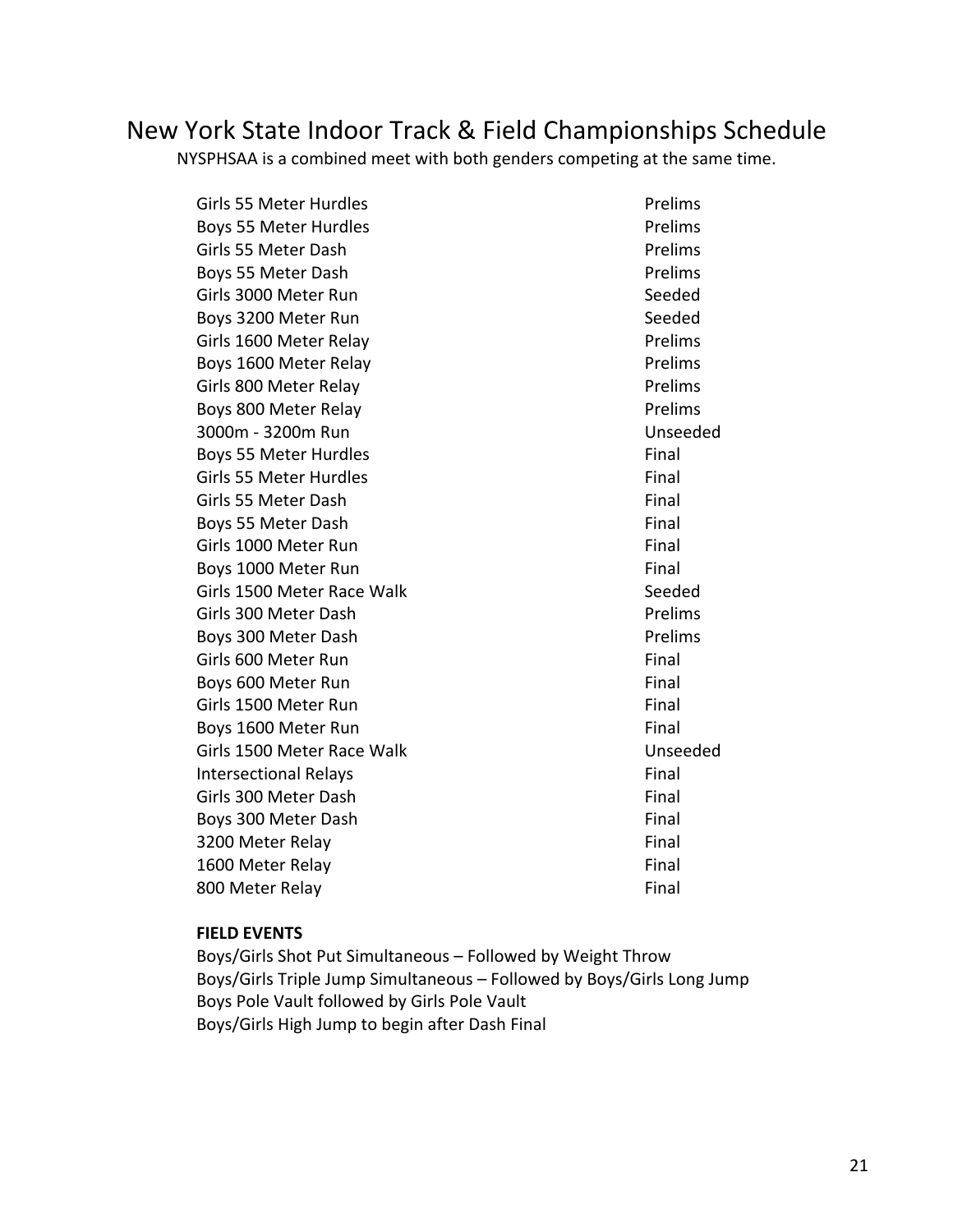## Performance Verification

A coach will have 3 days from the day of a performance to enter the time/jump/throw of any competitor that has meet the standards found below. Failure to do so will jeopardize your athletes from using their performances for League, County Team Championship, and State Qualifier seeding. A list of the top performances in each event will be posted every Monday.

All updates for "Best of the Season" must use the following Internet site:

www.just-in-time-racing.com

| 55 M High Hurdles   | 9.94    |
|---------------------|---------|
| 55 M Dash           | 7.20    |
| 300 M Dash          | 40.14   |
| 600 M Run           | 1:32    |
| 1000 M Run          | 2:53    |
| 1600 M Run          | 4:55    |
| 3200 M Run          | 10:50   |
| High Jump           | 5'3''   |
| Long Jump           | 17' 6'' |
| Triple Jump         | 35' 6'' |
| <b>Shot Put</b>     | 35'     |
| Pole Vault          | 9'      |
| <b>Weight Throw</b> | 34'     |
| 800 Meter Relay     | 1:45    |
| 1600 Meter Relay    | 3:52    |
| 3200 Meter Relay    | 9:35    |
| 400m Dash           | 53.0    |
| 800m Run            | 2:00    |
| Mile Run            | 4:45    |
| Two Mile Run        | 10:50   |

#### Standards for Best of the Season Performances